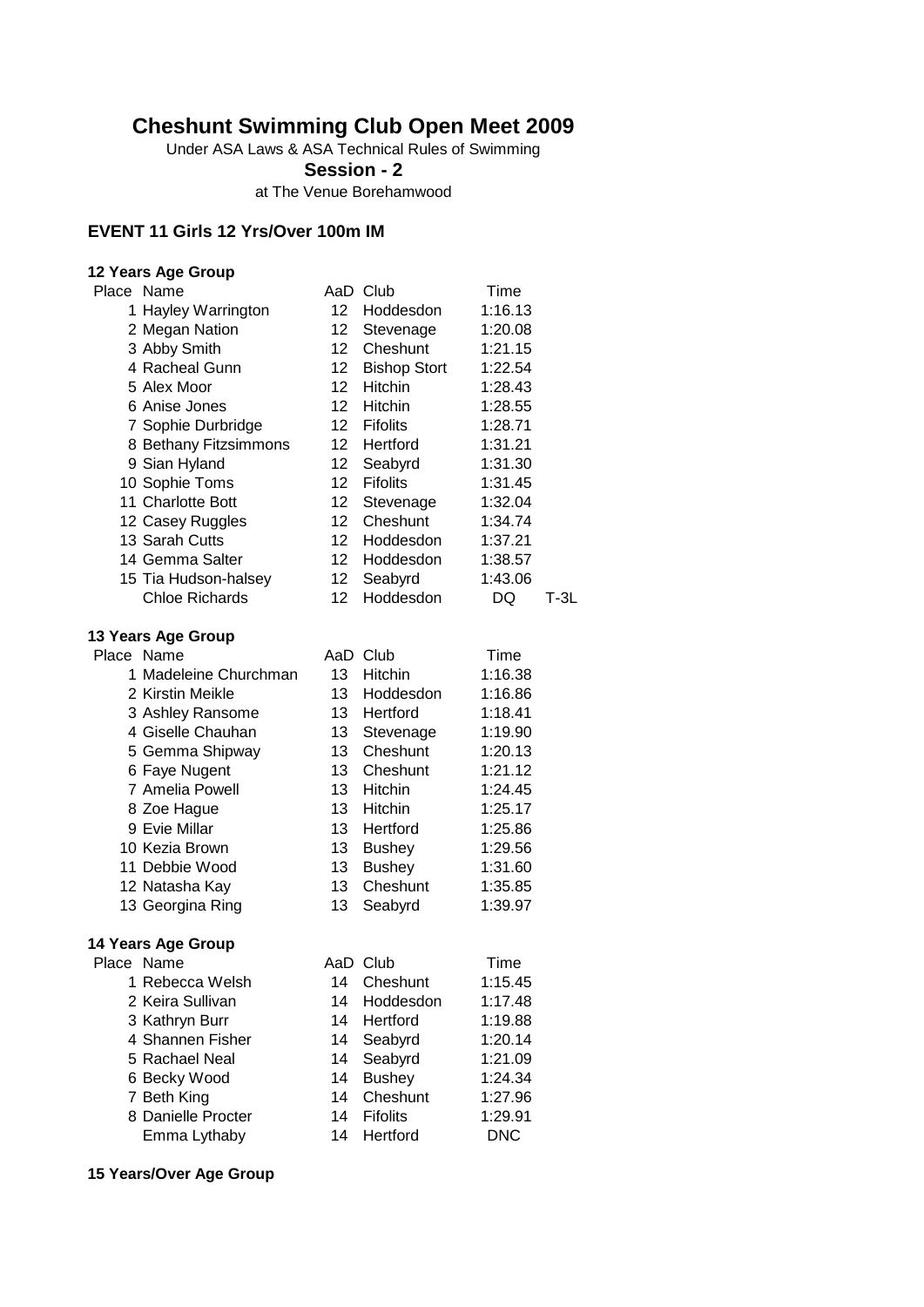| Place Name        | AaD Club     | Time    |
|-------------------|--------------|---------|
| 1 Emma Warrington | 16 Hoddesdon | 1:12.24 |
| 2 Kerry Ranger    | 15 Cheshunt  | 1:14.21 |
| 3 Harriet Cook    | 15 Hertford  | 1:15.76 |
| 4 Samantha Pocock | 17 Seabyrd   | 1:17.09 |
| 5 Sharn Verrier   | 15 Hoddesdon | 1:18.57 |

#### **Open Age Group**

| Place Name             |                 | AaD Club            | Time       |        |
|------------------------|-----------------|---------------------|------------|--------|
| 1 Emma Warrington      | 16              | Hoddesdon           | 1:12.24    |        |
| 2 Kerry Ranger         | 15              | Cheshunt            | 1:14.21    |        |
| 3 Rebecca Welsh        | 14              | Cheshunt            | 1:15.45    |        |
| 4 Harriet Cook         | 15              | Hertford            | 1:15.76    |        |
| 5 Hayley Warrington    | 12              | Hoddesdon           | 1:16.13    |        |
| 6 Madeleine Churchman  | 13              | Hitchin             | 1:16.38    |        |
| 7 Kirstin Meikle       | 13              | Hoddesdon           | 1:16.86    |        |
| 8 Samantha Pocock      | 17              | Seabyrd             | 1:17.09    |        |
| 9 Keira Sullivan       | 14              | Hoddesdon           | 1:17.48    |        |
| 10 Ashley Ransome      | 13              | Hertford            | 1:18.41    |        |
| 11 Sharn Verrier       | 15 <sub>1</sub> | Hoddesdon           | 1:18.57    |        |
| 12 Kathryn Burr        | 14              | Hertford            | 1:19.88    |        |
| 13 Giselle Chauhan     | 13              | Stevenage           | 1:19.90    |        |
| 14 Megan Nation        | 12 <sup>°</sup> | Stevenage           | 1:20.08    |        |
| 15 Gemma Shipway       | 13              | Cheshunt            | 1:20.13    |        |
| 16 Shannen Fisher      | 14              | Seabyrd             | 1:20.14    |        |
| 17 Rachael Neal        | 14              | Seabyrd             | 1:21.09    |        |
| 18 Faye Nugent         | 13              | Cheshunt            | 1:21.12    |        |
| 19 Abby Smith          | 12              | Cheshunt            | 1:21.15    |        |
| 20 Racheal Gunn        | 12              | <b>Bishop Stort</b> | 1:22.54    |        |
| 21 Becky Wood          | 14              | <b>Bushey</b>       | 1:24.34    |        |
| 22 Amelia Powell       | 13              | <b>Hitchin</b>      | 1:24.45    |        |
| 23 Zoe Hague           | 13              | Hitchin             | 1:25.17    |        |
| 24 Evie Millar         | 13 <sup>2</sup> | Hertford            | 1:25.86    |        |
| 25 Beth King           | 14              | Cheshunt            | 1:27.96    |        |
| 26 Alex Moor           | 12 <sub>2</sub> | Hitchin             | 1:28.43    |        |
| 27 Anise Jones         | 12              | Hitchin             | 1:28.55    |        |
| 28 Sophie Durbridge    | 12              | <b>Fifolits</b>     | 1:28.71    |        |
| 29 Kezia Brown         | 13              | <b>Bushey</b>       | 1:29.56    |        |
| 30 Danielle Procter    | 14              | <b>Fifolits</b>     | 1:29.91    |        |
| 31 Bethany Fitzsimmons | 12              | Hertford            | 1:31.21    |        |
| 32 Sian Hyland         | 12              | Seabyrd             | 1:31.30    |        |
| 33 Sophie Toms         | 12              | <b>Fifolits</b>     | 1:31.45    |        |
| 34 Debbie Wood         | 13              | <b>Bushey</b>       | 1:31.60    |        |
| 35 Charlotte Bott      | 12              | Stevenage           | 1:32.04    |        |
| 36 Casey Ruggles       | 12              | Cheshunt            | 1:34.74    |        |
| 37 Natasha Kay         | 13              | Cheshunt            | 1:35.85    |        |
| 38 Sarah Cutts         | 12              | Hoddesdon           | 1:37.21    |        |
| 39 Gemma Salter        | 12              | Hoddesdon           | 1:38.57    |        |
| 40 Georgina Ring       | 13              | Seabyrd             | 1:39.97    |        |
| 41 Tia Hudson-halsey   | 12 <sub>2</sub> | Seabyrd             | 1:43.06    |        |
| Emma Lythaby           | 14              | Hertford            | <b>DNC</b> |        |
| <b>Chloe Richards</b>  | 12              | Hoddesdon           | DQ         | $T-3L$ |

# **EVENT 12 Boys 12 Yrs/Over 100m IM**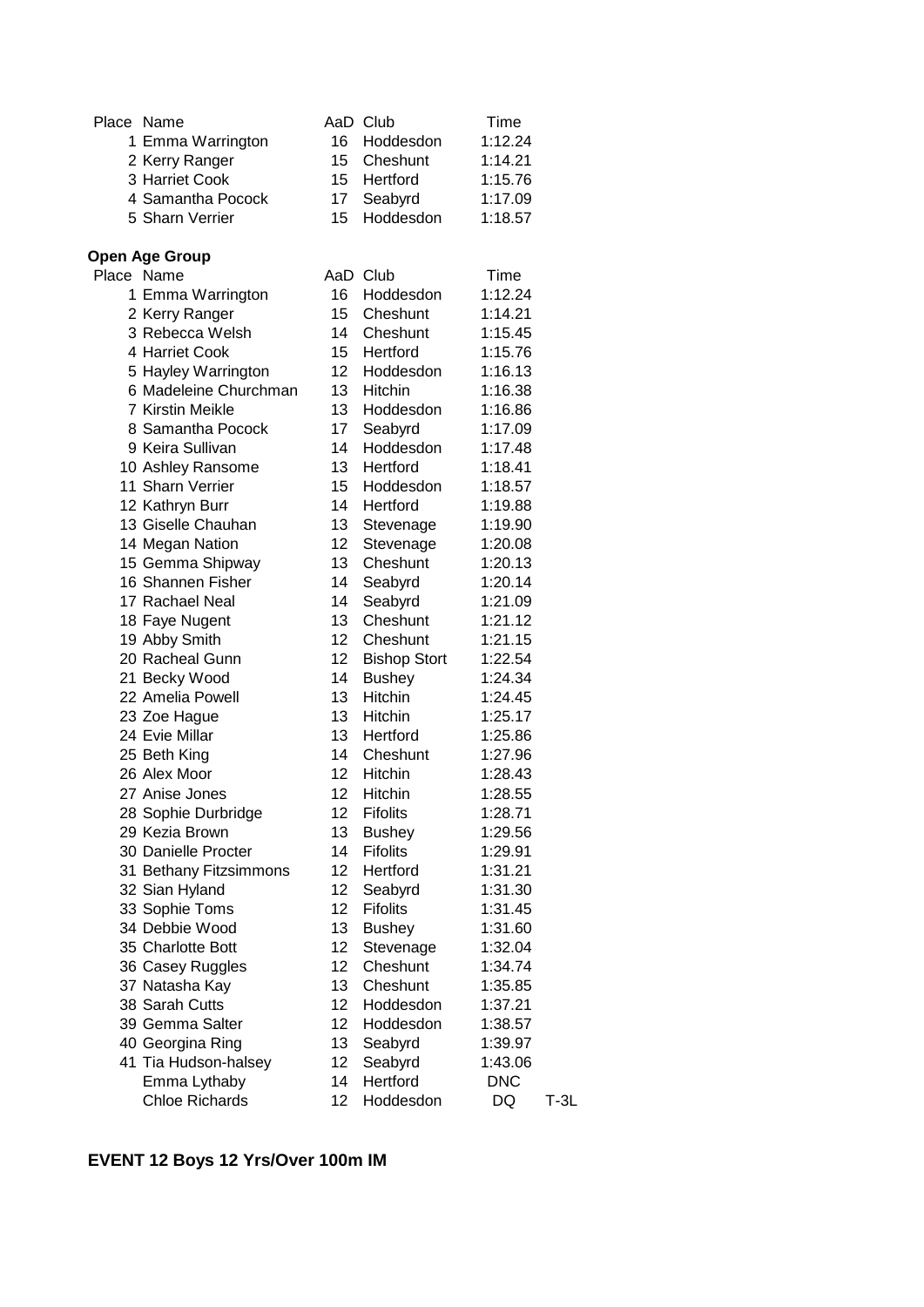| Place Name |                           |                 | AaD Club        | Time        |        |
|------------|---------------------------|-----------------|-----------------|-------------|--------|
|            | 1 Nico Campbell           | 12 <sup>2</sup> | Cheshunt        | 1:10.56     |        |
|            | 2 Ryan Ranger             | 12 <sup>2</sup> | Cheshunt        | 1:21.52     |        |
|            | 3 William Pocock          | 12              | Seabyrd         | 1:21.80     |        |
|            | 4 George De fraine        | 12              | Hitchin         | 1:26.23     |        |
|            | 5 Joshua Andrews          | 12              | Stevenage       | 1:26.34     |        |
|            | 6 Callum Chivers          | 12              | Hitchin         | 1:27.05     |        |
|            | 7 James Ayres             | 12              | Cheshunt        | 1:29.09     |        |
|            | 8 Charlie Wray            | 12 <sup>°</sup> | <b>Bushey</b>   | 1:29.62     |        |
|            | 9 James Yildiz            | 12 <sub>2</sub> | Seabyrd         | 1:30.34     |        |
|            | 10 Rory Linnane           | 12 <sub>2</sub> | Seabyrd         | 1:38.11     |        |
|            | 11 Conor Bateman          | 12              | Seabyrd         | 1:42.40     |        |
|            | <b>William Noble</b>      | 12              | Hitchin         | DQ          | $T-3L$ |
|            |                           |                 |                 |             |        |
|            | 13 Years Age Group        |                 |                 |             |        |
| Place Name |                           |                 | AaD Club        | Time        |        |
|            | 1 Matthew Williams        | 13              | Cheshunt        | 1:14.03     |        |
|            |                           | 13              |                 |             |        |
|            | 2 Thomas Hardy            |                 | Hitchin         | 1:17.28     |        |
|            | 3 Jack Morton             | 13              | Stevenage       | 1:17.33     |        |
|            | 4 Chris Smith             | 13              | Hoddesdon       | 1:18.18     |        |
|            | 5 David Moore             | 13              | Seabyrd         | 1:19.89     |        |
|            | 6 Philip Murphy           | 13              | Hertford        | 1:21.17     |        |
|            | 7 Jason Trew              | 13              | Cheshunt        | 1:22.57     |        |
|            | 8 Kane Hagley king        | 13              | Hoddesdon       | 1:23.48     |        |
|            | 9 Lewis Newman            | 13              | Seabyrd         | 1:25.42     |        |
|            | 10 Sam Ditchfield         | 13              | Hertford        | 1:25.63     |        |
|            | 11 Oliver Hooper          | 13              | Hitchin         | 1:31.10     |        |
|            | 12 Sean Jones             | 13              | Seabyrd         | 1:35.37     |        |
|            | Daniel Pusey              | 13              | Seabyrd         | <b>DNC</b>  |        |
|            |                           |                 |                 |             |        |
|            | <b>14 Years Age Group</b> |                 |                 |             |        |
| Place Name |                           |                 | AaD Club        | <b>Time</b> |        |
|            | 1 Tobie Van zwieten       | 14              | Stevenage       | 1:12.39     |        |
|            | 2 Ben Ellafi              | 14              | Seabyrd         | 1:17.33     |        |
|            | 3 James Duke-smith        | 14              | Cheshunt        | 1:18.04     |        |
|            | 4 Jacob Buckley           | 14              | <b>Fifolits</b> | 1:20.35     |        |
|            | 5 Ben Fitts               | 14              | Cheshunt        | 1:27.73     |        |
|            |                           |                 |                 |             |        |
|            | 15 Years/Over Age Group   |                 |                 |             |        |
| Place Name |                           |                 | AaD Club        | Time        |        |
|            | 1 Jamie Sirett            | 21.             | Cheshunt        | 1:05.57     |        |
|            | 2 Tony Keast              | 18              | Hitchin         | 1:08.88     |        |
|            | 3 Jack Burchell           | 15              | <b>Hitchin</b>  | 1:09.29     |        |
|            | 4 Jack Noble              | 15 <sub>1</sub> | Hitchin         | 1:09.83     |        |
|            | 5 Matthew Harris          | 15              | Cheshunt        | 1:11.54     |        |
|            | 6 Jack Steel              | 15              | Stevenage       | 1:12.40     |        |
|            | 7 Brett Harding           | 16              | Hertford        | 1:12.62     |        |
|            | 8 Thomas Hooper           | 15 <sub>2</sub> | Hitchin         | 1:13.75     |        |
|            | 9 Luke Parkinson          | 16              | Seabyrd         | 1:14.45     |        |
|            | 10 Ben King               | 17 <sup>2</sup> | Cheshunt        | 1:14.60     |        |
|            | 11 Matthew Costello       | 15              | Stevenage       | 1:18.06     |        |
|            | 12 Alexander Trew         | 17              | Cheshunt        | 1:20.03     |        |
|            |                           |                 |                 |             |        |
|            | <b>Open Age Group</b>     |                 |                 |             |        |

```
Place Name AaD Club Time
```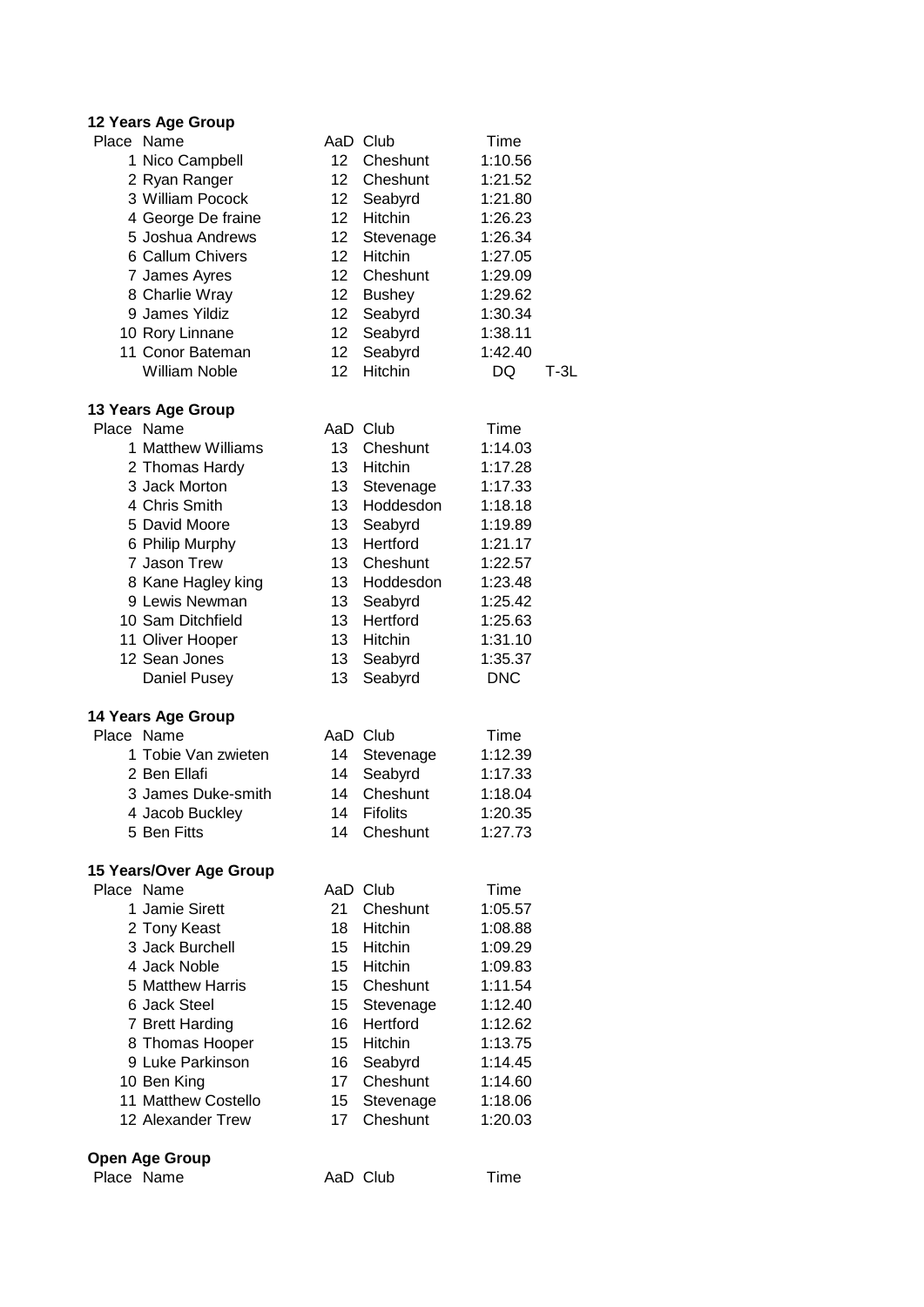| 1 Jamie Sirett             | 21 | Cheshunt        | 1:05.57    |        |
|----------------------------|----|-----------------|------------|--------|
| 2 Tony Keast               | 18 | Hitchin         | 1:08.88    |        |
| 3 Jack Burchell            | 15 | <b>Hitchin</b>  | 1:09.29    |        |
| 4 Jack Noble               | 15 | Hitchin         | 1:09.83    |        |
| 5 Nico Campbell            | 12 | Cheshunt        | 1:10.56    |        |
| 6 Matthew Harris           | 15 | Cheshunt        | 1:11.54    |        |
| 7 Tobie Van zwieten        | 14 | Stevenage       | 1:12.39    |        |
| 8 Jack Steel               | 15 | Stevenage       | 1:12.40    |        |
| 9 Brett Harding            | 16 | Hertford        | 1:12.62    |        |
| 10 Thomas Hooper           | 15 | Hitchin         | 1:13.75    |        |
| 11 Matthew Williams        | 13 | Cheshunt        | 1:14.03    |        |
| 12 Luke Parkinson          | 16 | Seabyrd         | 1:14.45    |        |
| 13 Ben King                | 17 | Cheshunt        | 1:14.60    |        |
| 14 Thomas Hardy            | 13 | Hitchin         | 1:17.28    |        |
| 15 Jack Morton             | 13 | Stevenage       | 1:17.33    |        |
| 15 Ben Ellafi              | 14 | Seabyrd         | 1:17.33    |        |
| 17 James Duke-smith        | 14 | Cheshunt        | 1:18.04    |        |
| <b>18 Matthew Costello</b> | 15 | Stevenage       | 1:18.06    |        |
| 19 Chris Smith             | 13 | Hoddesdon       | 1:18.18    |        |
| 20 David Moore             | 13 | Seabyrd         | 1:19.89    |        |
| 21 Alexander Trew          | 17 | Cheshunt        | 1:20.03    |        |
| 22 Jacob Buckley           | 14 | <b>Fifolits</b> | 1:20.35    |        |
| 23 Philip Murphy           | 13 | Hertford        | 1:21.17    |        |
| 24 Ryan Ranger             | 12 | Cheshunt        | 1:21.52    |        |
| 25 William Pocock          | 12 | Seabyrd         | 1:21.80    |        |
| 26 Jason Trew              | 13 | Cheshunt        | 1:22.57    |        |
| 27 Kane Hagley king        | 13 | Hoddesdon       | 1:23.48    |        |
| 28 Lewis Newman            | 13 | Seabyrd         | 1:25.42    |        |
| 29 Sam Ditchfield          | 13 | Hertford        | 1:25.63    |        |
| 30 George De fraine        | 12 | Hitchin         | 1:26.23    |        |
| 31 Joshua Andrews          | 12 | Stevenage       | 1:26.34    |        |
| 32 Callum Chivers          | 12 | Hitchin         | 1:27.05    |        |
| 33 Ben Fitts               | 14 | Cheshunt        | 1:27.73    |        |
| 34 James Ayres             | 12 | Cheshunt        | 1:29.09    |        |
| 35 Charlie Wray            | 12 | <b>Bushey</b>   | 1:29.62    |        |
| 36 James Yildiz            | 12 | Seabyrd         | 1:30.34    |        |
| 37 Oliver Hooper           | 13 | Hitchin         | 1:31.10    |        |
| 38 Sean Jones              | 13 | Seabyrd         | 1:35.37    |        |
| 39 Rory Linnane            | 12 | Seabyrd         | 1:38.11    |        |
| 40 Conor Bateman           | 12 | Seabyrd         | 1:42.40    |        |
| <b>Daniel Pusey</b>        | 13 | Seabyrd         | <b>DNC</b> |        |
| <b>William Noble</b>       | 12 | Hitchin         | <b>DQ</b>  | $T-3L$ |

# **EVENT 13 Girls 11 Yrs/Under 50m Butterfly**

| 9 Years Age Group    |   |           |            |
|----------------------|---|-----------|------------|
| Place Name           |   | AaD Club  | Time       |
| 1 Laura Copping      | 9 | Stevenage | 48.36      |
| 2 Amber Shine        | 9 | Cheshunt  | 56.18      |
| 3 Olivia Pawson      | 9 | Cheshunt  | 56.94      |
| 4 Emily Auckland     | 9 | Seabyrd   | 1:00.57    |
| <b>Phoebe Spicer</b> | 9 | Hoddesdon | <b>DNC</b> |
| 10 Years Age Group   |   |           |            |

### Place Name **AaD** Club Time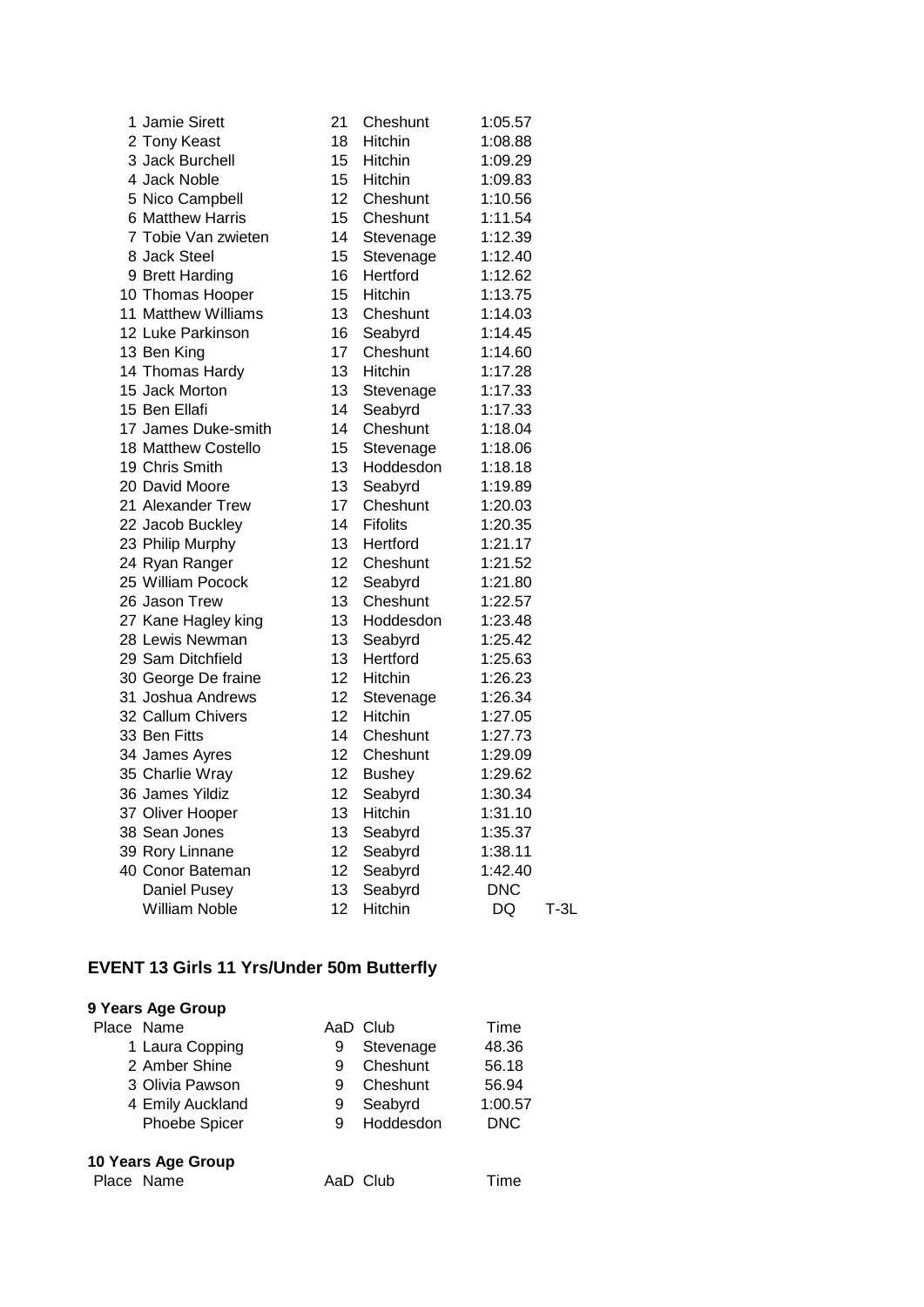|            | 1 Gabrielle O'brien              | 10     | Hertford             | 41.67                 |     |
|------------|----------------------------------|--------|----------------------|-----------------------|-----|
|            | 2 Ella Bartram                   | 10     | Hertford             | 45.58                 |     |
|            | 3 Fiona Williams                 | 10     | Hitchin              | 52.90                 |     |
|            | 4 Molly Hague                    | 10     | Hitchin              | 54.82                 |     |
|            | 5 Chiara Brown                   | 10     | <b>Bushey</b>        | 55.68                 |     |
|            | 6 Tegan Wollaston                | 10     | Cheshunt             | 58.49                 |     |
|            | <b>Taryn Fraser</b>              | 10     | <b>Bushey</b>        | DQ                    | SL- |
|            | 11 Years Age Group               |        |                      |                       |     |
| Place Name |                                  |        | AaD Club             | Time                  |     |
|            | 1 Sophie Thomson                 | 11     | Hertford             | 35.23                 |     |
|            | 2 Tate Henocq                    | 11     | Stevenage            | 37.56                 |     |
|            | 3 Megan Pain                     | 11     | Hitchin              | 38.82                 |     |
|            | 4 Julieanne Sullivan             | 11     | Cheshunt             | 38.95                 |     |
|            | 5 Kaitlyn Walsh                  | 11     | Hoddesdon            | 40.08                 |     |
|            | 6 Grace Ledwith                  | 11     | <b>Bishop Stort</b>  | 40.32                 |     |
|            | 7 Olivia Hazell                  | 11     | Stevenage            | 40.62                 |     |
|            | 8 Lucy Harbron                   | 11     | Cheshunt             | 42.09                 |     |
|            | 9 Katie Garstang                 | 11     | Stevenage            | 45.60                 |     |
|            | 10 Millie Donovan                | 11     | Cheshunt             | 54.44                 |     |
|            | 11 Sarah Staker                  | 11     | Hitchin              | 55.94                 |     |
|            | Camellia Hassan                  | 11     | Seabyrd              | <b>DNC</b>            |     |
|            | Lucy Lapham                      | 11     | Hitchin              | <b>DNC</b>            |     |
|            | Amy Mc inally                    | 11     | <b>Hitchin</b>       | <b>DQ</b>             | SA- |
|            | Abigail Lence                    | 11     | Stevenage            | <b>DQ</b>             | SL- |
|            | 11 Years/Under Age Group         |        |                      |                       |     |
| Place Name |                                  |        | AaD Club             | Time                  |     |
|            | 1 Sophie Thomson                 | 11     | Hertford             | 35.23                 |     |
|            | 2 Tate Henocq                    | 11     | Stevenage            | 37.56                 |     |
|            | 3 Megan Pain                     | 11     | Hitchin              | 38.82                 |     |
|            | 4 Julieanne Sullivan             | 11     | Cheshunt             | 38.95                 |     |
|            | 5 Kaitlyn Walsh                  | 11     | Hoddesdon            | 40.08                 |     |
|            | 6 Grace Ledwith                  | 11     | <b>Bishop Stort</b>  | 40.32                 |     |
|            | 7 Olivia Hazell                  | 11     | Stevenage            | 40.62                 |     |
|            | 8 Gabrielle O'brien              | 10     | Hertford             | 41.67                 |     |
|            | 9 Lucy Harbron                   | 11     | Cheshunt             | 42.09                 |     |
|            | 10 Ella Bartram                  | 10     | Hertford             | 45.58                 |     |
|            | 11 Katie Garstang                | 11     | Stevenage            | 45.60                 |     |
|            | 12 Laura Copping                 | 9      | Stevenage            | 48.36                 |     |
|            | 13 Fiona Williams                | 10     | Hitchin              | 52.90                 |     |
|            | 14 Millie Donovan                | 11     | Cheshunt             | 54.44                 |     |
|            | 15 Molly Hague                   | 10     | Hitchin              | 54.82                 |     |
|            | 16 Chiara Brown                  | 10     | <b>Bushey</b>        | 55.68                 |     |
|            | 17 Sarah Staker                  | 11     | Hitchin              | 55.94                 |     |
|            | 18 Amber Shine                   | 9      | Cheshunt<br>Cheshunt | 56.18                 |     |
|            | 19 Olivia Pawson                 | 9      | Cheshunt             | 56.94                 |     |
|            | 20 Tegan Wollaston               | 10     |                      | 58.49                 |     |
|            | 21 Emily Auckland                | 9<br>9 | Seabyrd<br>Hoddesdon | 1:00.57<br><b>DNC</b> |     |
|            | Phoebe Spicer<br>Camellia Hassan | 11     | Seabyrd              | <b>DNC</b>            |     |
|            | Lucy Lapham                      | 11     | Hitchin              | <b>DNC</b>            |     |
|            | Amy Mc inally                    | 11     | Hitchin              | DQ                    | SA- |
|            | <b>Taryn Fraser</b>              | 10     | <b>Bushey</b>        | DQ                    | SL- |
|            | Abigail Lence                    | 11     | Stevenage            | DQ                    | SL- |
|            |                                  |        |                      |                       |     |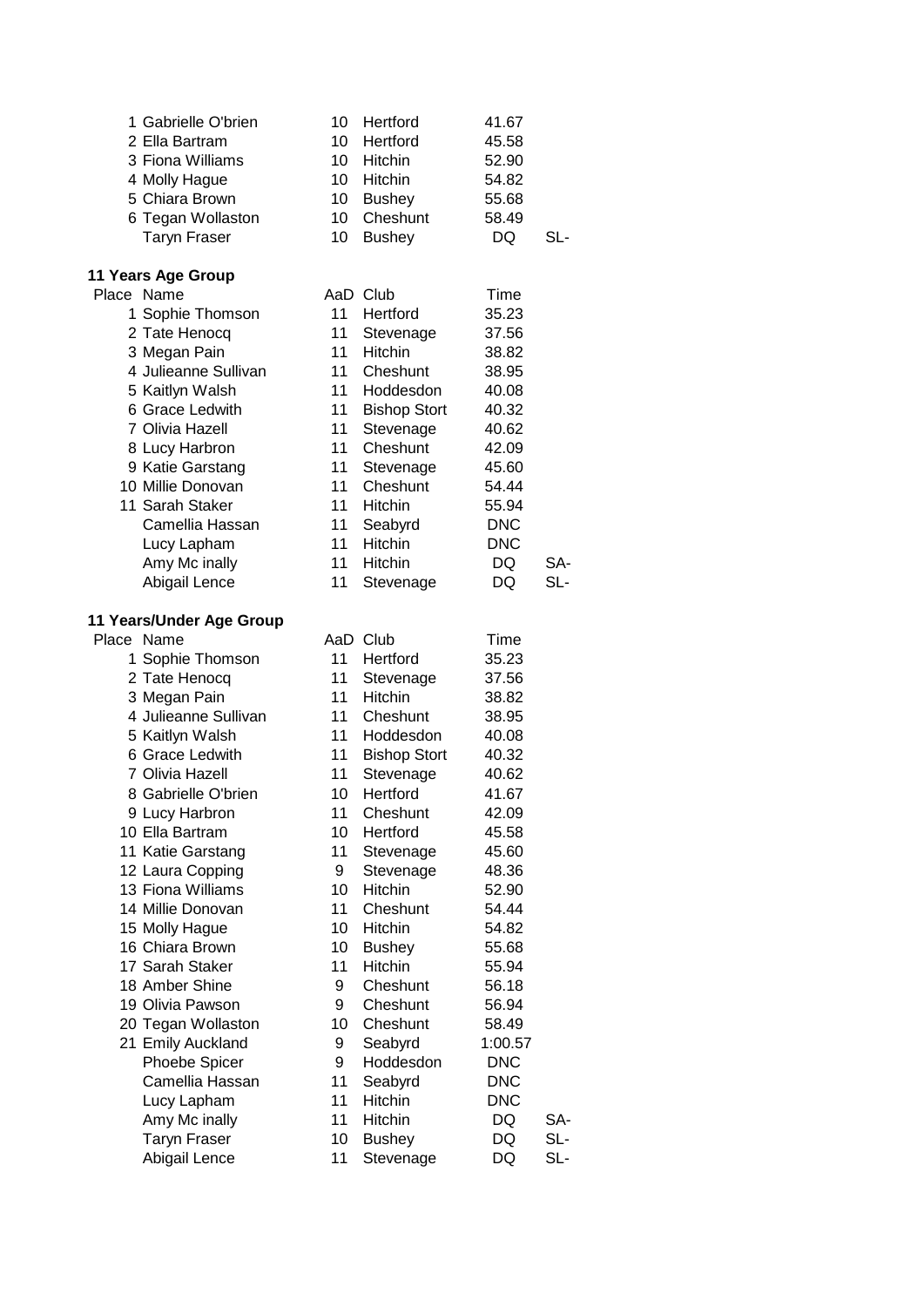# **EVENT 14 Boys 11 Yrs/Under 50m Butterfly**

| Place Name<br>1 Harry Jones<br>2 Thushira Kumarage<br>3 Jaime Cornwell<br>4 Ronnie Ledwith<br>5 Neo Metz<br>6 Ben Warrington<br><b>James Cutts</b><br><b>Jack Freestone</b>                                                                                                                | 9<br>9<br>9<br>9<br>9<br>9<br>9<br>9                                                                                                                                  | AaD Club<br>Hitchin<br>Hemel Hemp<br>Hertford<br><b>Bishop Stort</b><br>Hertford<br>Hoddesdon<br>Hoddesdon<br>Hoddesdon                                                     | Time<br>43.35<br>46.74<br>51.09<br>59.28<br>1:00.60<br>1:07.31<br>DQ<br>DQ                                                         | SA-<br>SL- |
|--------------------------------------------------------------------------------------------------------------------------------------------------------------------------------------------------------------------------------------------------------------------------------------------|-----------------------------------------------------------------------------------------------------------------------------------------------------------------------|-----------------------------------------------------------------------------------------------------------------------------------------------------------------------------|------------------------------------------------------------------------------------------------------------------------------------|------------|
| 10 Years Age Group<br>Place<br>Name<br>1 Harry Williams<br>2 George O'malley<br>3 Joseph Cook<br>4 Joe Mc cormack<br>5 Henry Ranson<br>6 Daniel Vincent<br>7 Cian Hudson-halsey<br>8 Jarred Freeman<br>9 Charles Ranson<br>10 Jack Townend<br>11 Wallace West<br>12 Axel Metz<br>Dylan Cox | 10<br>10 <sup>1</sup><br>10<br>10 <sup>1</sup><br>10<br>10 <sup>°</sup><br>10 <sup>1</sup><br>10 <sup>1</sup><br>10<br>10<br>10<br>10 <sup>1</sup><br>10 <sup>1</sup> | AaD Club<br>Cheshunt<br><b>Bushey</b><br>Hertford<br>Seabyrd<br>Hitchin<br>Cheshunt<br>Seabyrd<br>Seabyrd<br><b>Hitchin</b><br>Hertford<br>Hoddesdon<br>Hertford<br>Hitchin | Time<br>40.28<br>41.83<br>45.26<br>51.29<br>53.88<br>54.25<br>54.56<br>55.29<br>58.93<br>59.24<br>1:00.38<br>1:04.04<br><b>DNC</b> |            |
| Nicholas Trew<br>11 Years Age Group<br>Place Name<br>1 Patrick Tarry<br>2 Ben Ransome<br>3 Jordan Sexton<br>4 Luke Shipway<br>5 Bradley Stewart<br>6 Brodie Caress<br>7 Daniel Grimwade<br>8 Sam Mackerness<br>9 George Penn<br>10 Elliott Rowe<br><b>Daniel Cornwell</b><br>James Murphy  | 10<br>11<br>11<br>11<br>11<br>11 <sup>1</sup><br>11<br>11<br>11<br>11<br>11<br>11<br>11                                                                               | Cheshunt<br>AaD Club<br>Hertford<br>Hertford<br>Seabyrd<br>Cheshunt<br>Stevenage<br>Hertford<br>Seabyrd<br>Seabyrd<br>Hertford<br>Hertford<br>Hertford<br>Hertford          | DQ<br>Time<br>39.23<br>39.44<br>39.85<br>40.17<br>41.44<br>43.83<br>44.26<br>44.98<br>48.63<br>50.51<br><b>DNF</b><br>DQ           | SL-<br>ST- |
| 11 Years/Under Age Group<br>Place Name<br>1 Patrick Tarry<br>2 Ben Ransome<br>3 Jordan Sexton<br>4 Luke Shipway<br>5 Harry Williams<br>6 Bradley Stewart<br>7 George O'malley<br>8 Harry Jones                                                                                             | 11<br>11<br>11<br>11<br>10<br>11<br>10<br>9                                                                                                                           | AaD Club<br>Hertford<br>Hertford<br>Seabyrd<br>Cheshunt<br>Cheshunt<br>Stevenage<br><b>Bushey</b><br>Hitchin                                                                | Time<br>39.23<br>39.44<br>39.85<br>40.17<br>40.28<br>41.44<br>41.83<br>43.35                                                       |            |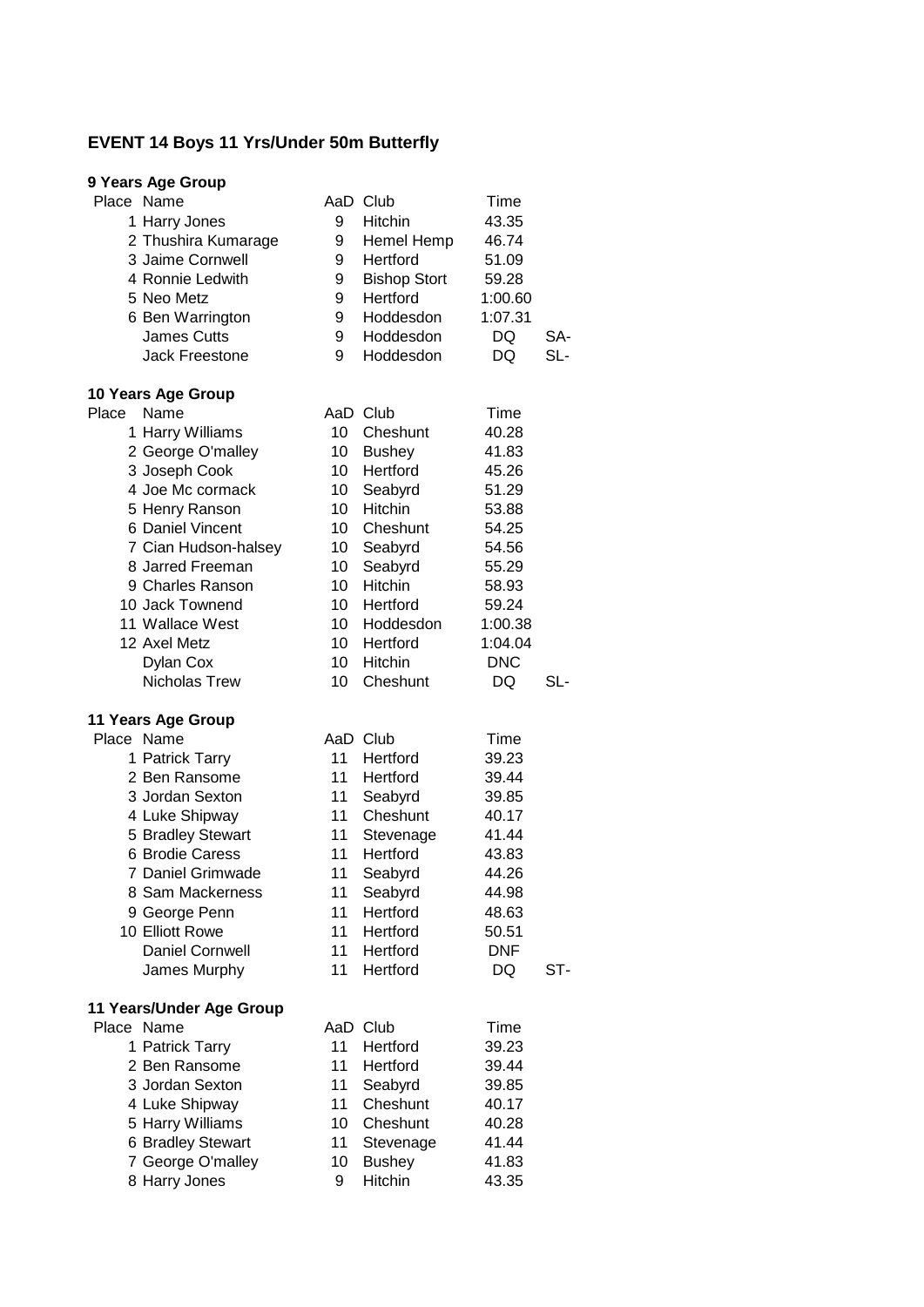| 9 Brodie Caress        | 11              | Hertford            | 43.83      |     |
|------------------------|-----------------|---------------------|------------|-----|
| 10 Daniel Grimwade     | 11              | Seabyrd             | 44.26      |     |
| 11 Sam Mackerness      | 11              | Seabyrd             | 44.98      |     |
| 12 Joseph Cook         | 10              | Hertford            | 45.26      |     |
| 13 Thushira Kumarage   | 9               | Hemel Hemp          | 46.74      |     |
| 14 George Penn         | 11              | Hertford            | 48.63      |     |
| 15 Elliott Rowe        | 11              | Hertford            | 50.51      |     |
| 16 Jaime Cornwell      | 9               | Hertford            | 51.09      |     |
| 17 Joe Mc cormack      | 10              | Seabyrd             | 51.29      |     |
| 18 Henry Ranson        | 10 <sup>°</sup> | Hitchin             | 53.88      |     |
| 19 Daniel Vincent      | 10              | Cheshunt            | 54.25      |     |
| 20 Cian Hudson-halsey  | 10              | Seabyrd             | 54.56      |     |
| 21 Jarred Freeman      | 10 <sup>°</sup> | Seabyrd             | 55.29      |     |
| 22 Charles Ranson      | 10 <sup>°</sup> | Hitchin             | 58.93      |     |
| 23 Jack Townend        | 10              | Hertford            | 59.24      |     |
| 24 Ronnie Ledwith      | 9               | <b>Bishop Stort</b> | 59.28      |     |
| 25 Wallace West        | 10              | Hoddesdon           | 1:00.38    |     |
| 26 Neo Metz            | 9               | Hertford            | 1:00.60    |     |
| 27 Axel Metz           | 10              | Hertford            | 1:04.04    |     |
| 28 Ben Warrington      | 9               | Hoddesdon           | 1:07.31    |     |
| Dylan Cox              | 10              | <b>Hitchin</b>      | <b>DNC</b> |     |
| <b>Daniel Cornwell</b> | 11              | Hertford            | <b>DNF</b> |     |
| <b>James Cutts</b>     | 9               | Hoddesdon           | DQ         | SA- |
| Nicholas Trew          | 10 <sup>1</sup> | Cheshunt            | DQ         | SL- |
| Jack Freestone         | 9               | Hoddesdon           | DQ         | SL- |
| James Murphy           | 11              | Hertford            | DQ         | ST- |

# **EVENT 15 Girls 12 Yrs/Over 100m Backstroke**

# **12 Years Age Group**

| Place Name |                        |                  | AaD Club            | Time    |    |
|------------|------------------------|------------------|---------------------|---------|----|
|            | 1 Kirsty Hamshere      | 12 <sup>1</sup>  | Stevenage           | 1:17.88 |    |
|            | 2 Hayley Warrington    | 12 <sup>12</sup> | Hoddesdon           | 1:18.53 |    |
|            | 3 Racheal Gunn         | 12               | <b>Bishop Stort</b> | 1:21.47 |    |
|            | 4 Alex Moor            | 12 <sup>2</sup>  | <b>Hitchin</b>      | 1:22.74 |    |
|            | 5 Abby Smith           | 12 <sup>1</sup>  | Cheshunt            | 1:25.39 |    |
|            | 6 Sian Hyland          | 12 <sup>7</sup>  | Seabyrd             | 1:26.48 |    |
|            | 7 Sophie Durbridge     | 12 <sup>1</sup>  | <b>Fifolits</b>     | 1:27.68 |    |
|            | 8 Chloe Richards       | 12 <sup>12</sup> | Hoddesdon           | 1:28.82 |    |
|            | 9 Sarah O'brien        | 12 <sup>1</sup>  | Hertford            | 1:31.47 |    |
|            | 10 Gemma Salter        | 12 <sup>12</sup> | Hoddesdon           | 1:32.18 |    |
|            | 11 Bethany Fitzsimmons | 12 <sup>12</sup> | Hertford            | 1:33.17 |    |
|            | 12 Casey Ruggles       | 12               | Cheshunt            | 1:35.77 |    |
|            | 13 Keziah Buckley      | 12               | <b>Fifolits</b>     | 1:41.03 |    |
|            | <b>Sarah Cutts</b>     | 12 <sup>°</sup>  | Hoddesdon           | DQ      | т. |
|            | 13 Years Age Group     |                  |                     |         |    |
| Place Name |                        |                  | AaD Club            | Time    |    |
|            | 1 Madeleine Churchman  | 13               | <b>Hitchin</b>      | 1:17.01 |    |
|            | 2 Kirstin Meikle       | 13               | Hoddesdon           | 1:17.22 |    |
|            | 3 Faye Nugent          | 13               | Cheshunt            | 1:18.90 |    |
|            | 4 Giselle Chauhan      | 13               | Stevenage           | 1:21.94 |    |
|            | 5 Gemma Shipway        | 13               | Cheshunt            | 1:23.67 |    |
|            | 6 Zoe Hague            | 13               | Hitchin             | 1:28.36 |    |

Debbie Wood 13 Bushey 1:31.08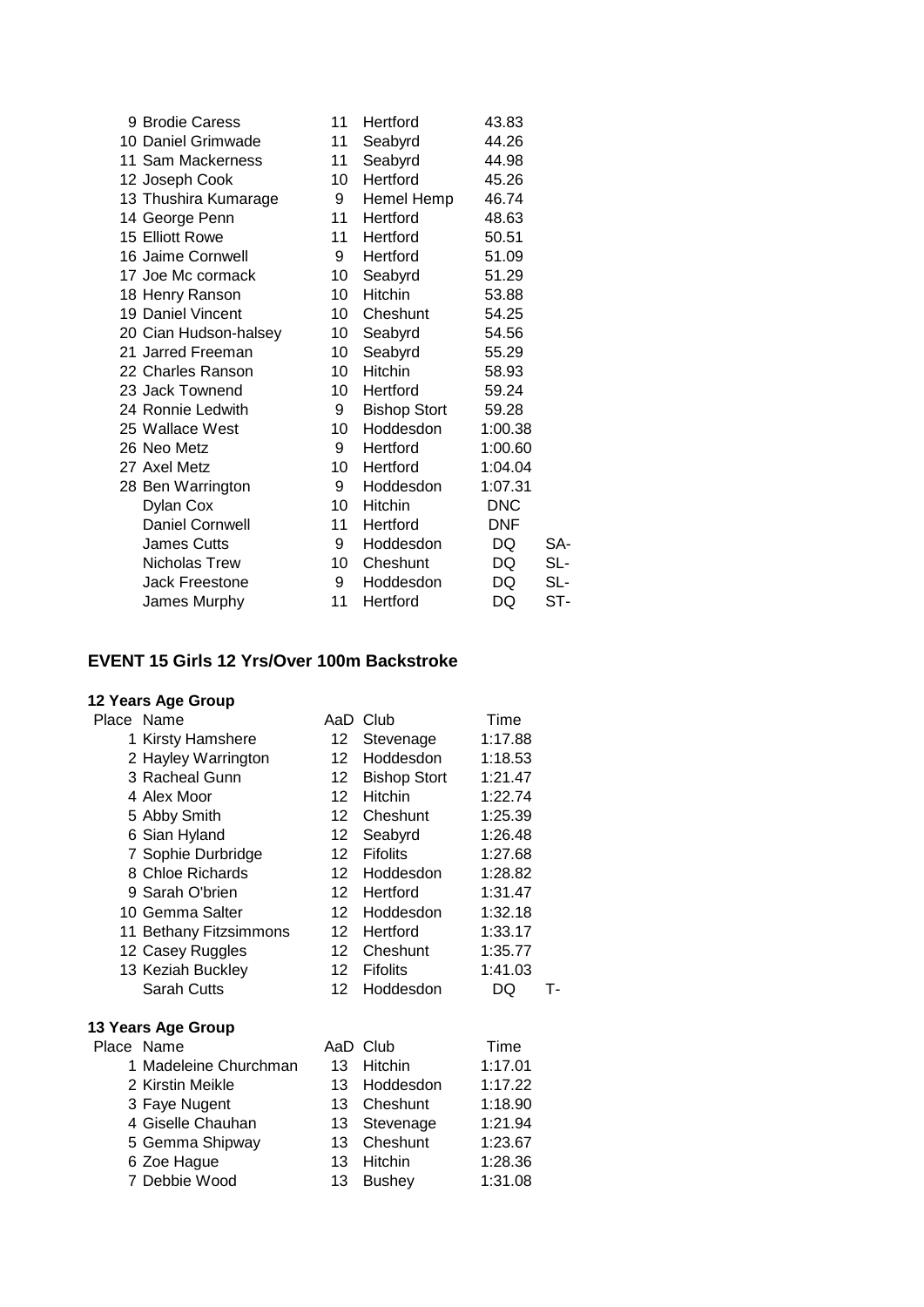|            | Natasha Kay             | 13              | Cheshunt            | <b>DNC</b> |    |
|------------|-------------------------|-----------------|---------------------|------------|----|
|            | 14 Years Age Group      |                 |                     |            |    |
| Place Name |                         |                 | AaD Club            | Time       |    |
|            | 1 Keira Sullivan        | 14              | Hoddesdon           | 1:16.65    |    |
|            | 2 Emma Lythaby          | 14              | Hertford            | 1:18.46    |    |
|            | 3 Shannen Fisher        | 14              | Seabyrd             | 1:19.77    |    |
|            | 4 Rachael Neal          | 14              | Seabyrd             | 1:22.38    |    |
|            | 5 Beth King             | 14              | Cheshunt            | 1:30.24    |    |
|            | 15 Years/Over Age Group |                 |                     |            |    |
| Place Name |                         |                 | AaD Club            | Time       |    |
|            | 1 Amelia Farmer         | 15 <sup>2</sup> | Stevenage           | 1:13.76    |    |
|            | 2 Harriet Cook          | 15              | Hertford            | 1:14.67    |    |
|            | 3 Kerry Ranger          | 15              | Cheshunt            | 1:14.91    |    |
|            | 4 Emma Warrington       | 16              | Hoddesdon           | 1:16.46    |    |
|            | 5 Samantha Pocock       | 17 <sup>2</sup> | Seabyrd             | 1:16.88    |    |
|            | 6 Sharn Verrier         | 15              | Hoddesdon           | 1:17.03    |    |
|            | <b>Open Age Group</b>   |                 |                     |            |    |
| Place Name |                         |                 | AaD Club            | Time       |    |
|            | 1 Amelia Farmer         | 15              | Stevenage           | 1:13.76    |    |
|            | 2 Harriet Cook          | 15 <sup>7</sup> | Hertford            | 1:14.67    |    |
|            | 3 Kerry Ranger          | 15 <sup>7</sup> | Cheshunt            | 1:14.91    |    |
|            | 4 Emma Warrington       | 16 <sup>1</sup> | Hoddesdon           | 1:16.46    |    |
|            | 5 Keira Sullivan        | 14              | Hoddesdon           | 1:16.65    |    |
|            | 6 Samantha Pocock       | 17              | Seabyrd             | 1:16.88    |    |
|            | 7 Madeleine Churchman   | 13              | <b>Hitchin</b>      | 1:17.01    |    |
|            | 8 Sharn Verrier         | 15              | Hoddesdon           | 1:17.03    |    |
|            | 9 Kirstin Meikle        | 13              | Hoddesdon           | 1:17.22    |    |
|            | 10 Kirsty Hamshere      | 12              | Stevenage           | 1:17.88    |    |
|            | 11 Emma Lythaby         | 14              | Hertford            | 1:18.46    |    |
|            | 12 Hayley Warrington    | 12              | Hoddesdon           | 1:18.53    |    |
|            | 13 Faye Nugent          | 13              | Cheshunt            | 1:18.90    |    |
|            | 14 Shannen Fisher       | 14              | Seabyrd             | 1:19.77    |    |
|            | 15 Racheal Gunn         | 12              | <b>Bishop Stort</b> | 1:21.47    |    |
|            | 16 Giselle Chauhan      | 13              | Stevenage           | 1:21.94    |    |
|            | 17 Rachael Neal         | 14              | Seabyrd             | 1:22.38    |    |
|            | 18 Alex Moor            | 12              | <b>Hitchin</b>      | 1:22.74    |    |
|            | 19 Gemma Shipway        | 13              | Cheshunt            | 1:23.67    |    |
|            | 20 Abby Smith           | 12 <sub>2</sub> | Cheshunt            | 1:25.39    |    |
|            | 21 Sian Hyland          | 12 <sub>2</sub> | Seabyrd             | 1:26.48    |    |
|            | 22 Sophie Durbridge     | 12              | <b>Fifolits</b>     | 1:27.68    |    |
|            | 23 Zoe Hague            | 13              | <b>Hitchin</b>      | 1:28.36    |    |
|            | 24 Chloe Richards       | 12              | Hoddesdon           | 1:28.82    |    |
|            | 25 Beth King            | 14              | Cheshunt            | 1:30.24    |    |
|            | 26 Debbie Wood          | 13              | <b>Bushey</b>       | 1:31.08    |    |
|            | 27 Sarah O'brien        | 12              | Hertford            | 1:31.47    |    |
|            | 28 Gemma Salter         | 12              | Hoddesdon           | 1:32.18    |    |
|            | 29 Bethany Fitzsimmons  | 12              | Hertford            | 1:33.17    |    |
|            | 30 Casey Ruggles        | 12              | Cheshunt            | 1:35.77    |    |
|            | 31 Keziah Buckley       | 12              | <b>Fifolits</b>     | 1:41.03    |    |
|            | Natasha Kay             | 13              | Cheshunt            | <b>DNC</b> |    |
|            | Sarah Cutts             | 12              | Hoddesdon           | DQ         | т. |
|            |                         |                 |                     |            |    |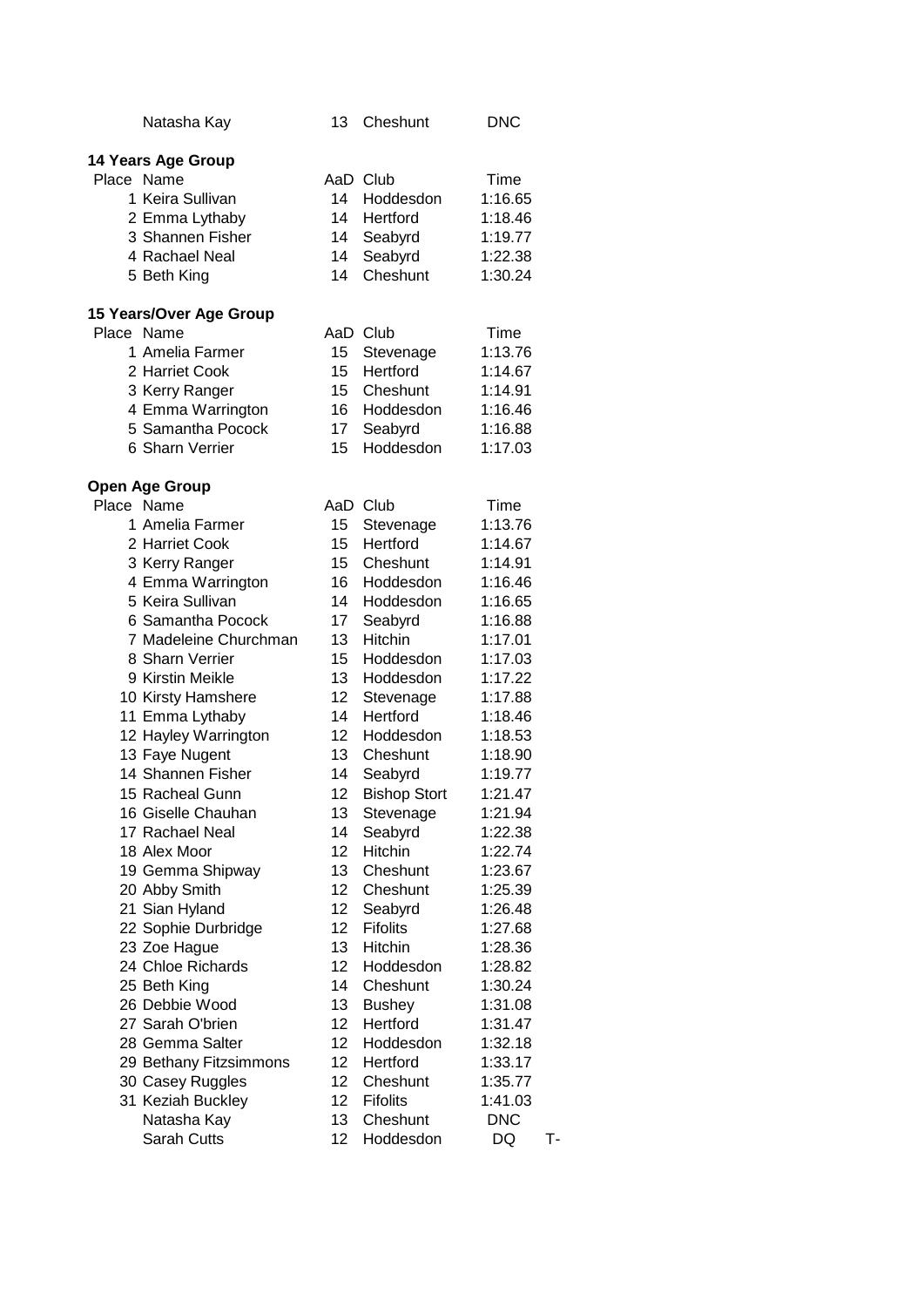# **EVENT 16 Boys 12 Yrs/Over 100m Backstroke**

| 12 Years Age Group                     |                       |                           |                    |        |
|----------------------------------------|-----------------------|---------------------------|--------------------|--------|
| Place Name                             |                       | AaD Club                  | Time               |        |
| 1 Nico Campbell                        | 12 <sup>2</sup>       | Cheshunt                  | 1:12.68            |        |
| 2 Ryan Ranger                          | 12 <sup>1</sup>       | Cheshunt                  | 1:23.20            |        |
| 3 George De fraine                     | 12 <sup>12</sup>      | Hitchin                   | 1:24.45            |        |
| 4 William Pocock                       | 12 <sup>1</sup>       | Seabyrd                   | 1:24.85            |        |
| 5 Joshua Andrews                       | 12                    | Stevenage                 | 1:25.97            |        |
| 6 Callum Chivers                       | 12 <sup>2</sup>       | <b>Hitchin</b>            | 1:26.35            |        |
| 7 William Noble                        | 12 <sup>2</sup>       | Hitchin                   | 1:26.78            |        |
| 8 James Yildiz                         | 12                    | Seabyrd                   | 1:28.33            |        |
| 9 Conor Bateman                        | 12                    | Seabyrd                   | 1:32.56            |        |
| 10 Rory Linnane                        | 12                    | Seabyrd                   | 1:32.62            |        |
| 11 Charlie Wray                        | 12                    | <b>Bushey</b>             | 1:35.77            |        |
| 13 Years Age Group                     |                       |                           |                    |        |
| Place Name                             |                       | AaD Club                  | Time               |        |
| 1 Jack Morton                          | 13                    | Stevenage                 | 1:15.38            |        |
| 2 Matthew Williams                     | 13                    | Cheshunt                  | 1:15.61            |        |
| 3 David Moore                          | 13                    | Seabyrd                   | 1:15.85            |        |
| 4 Thomas Hardy                         | 13                    | Hitchin                   | 1:18.16            |        |
| 5 Sam Ditchfield                       | 13                    | Hertford                  | 1:20.91            |        |
| 6 Jason Trew                           | 13                    | Cheshunt                  | 1:22.23            |        |
| <b>7 Steven Binns</b>                  | 13                    | <b>Bushey</b>             | 1:23.48            |        |
| 8 Oliver Hooper                        | 13 <sup>2</sup>       | Hitchin                   | 1:33.73            |        |
| 8 Sean Jones                           | 13                    | Seabyrd                   | 1:33.73            |        |
| <b>Jake Caress</b>                     | 13                    | Hertford                  | <b>DNC</b>         |        |
| Lewis Newman                           | 13                    | Seabyrd                   | DQ                 | $T-2L$ |
|                                        |                       |                           |                    |        |
|                                        |                       |                           |                    |        |
| 14 Years Age Group<br>Place Name       |                       |                           | Time               |        |
| 1 Ben Ellafi                           | 14                    | AaD Club                  |                    |        |
| 2 Ben Fitts                            | 14                    | Seabyrd<br>Cheshunt       | 1:18.62<br>1:31.50 |        |
|                                        |                       |                           |                    |        |
| 15 Years/Over Age Group                |                       | AaD Club                  |                    |        |
| Place Name                             | 16                    | Hertford                  | Time               |        |
| 1 Brett Harding                        |                       |                           | 1:08.65            |        |
| 2 Tony Keast                           | 18                    | Hitchin                   | 1:09.94            |        |
| 3 Matthew Costello<br>4 Matthew Harris | 15                    | Stevenage                 | 1:12.12            |        |
| 5 Fraser Chivers                       | 15<br>15 <sub>2</sub> | Cheshunt                  | 1:14.21            |        |
| 6 Luke Parkinson                       |                       | Hitchin                   | 1:14.32            |        |
|                                        | 16                    | Seabyrd<br><b>Hitchin</b> | 1:14.86            |        |
| 7 Thomas Hooper<br>8 Alexander Trew    | 15<br>17              | Cheshunt                  | 1:15.43<br>1:22.23 |        |
|                                        |                       |                           |                    |        |
| <b>Open Age Group</b>                  |                       |                           |                    |        |
| Place Name                             |                       | AaD Club                  | Time               |        |
| 1 Brett Harding                        | 16                    | Hertford                  | 1:08.65            |        |
| 2 Tony Keast                           | 18                    | Hitchin                   | 1:09.94            |        |
| 3 Matthew Costello                     | 15                    | Stevenage                 | 1:12.12            |        |
| 4 Nico Campbell                        | 12                    | Cheshunt                  | 1:12.68            |        |
| 5 Matthew Harris                       | 15                    | Cheshunt                  | 1:14.21            |        |
| 6 Fraser Chivers                       | 15                    | Hitchin                   | 1:14.32            |        |
| 7 Luke Parkinson<br>8 Jack Morton      | 16<br>13              | Seabyrd<br>Stevenage      | 1:14.86<br>1:15.38 |        |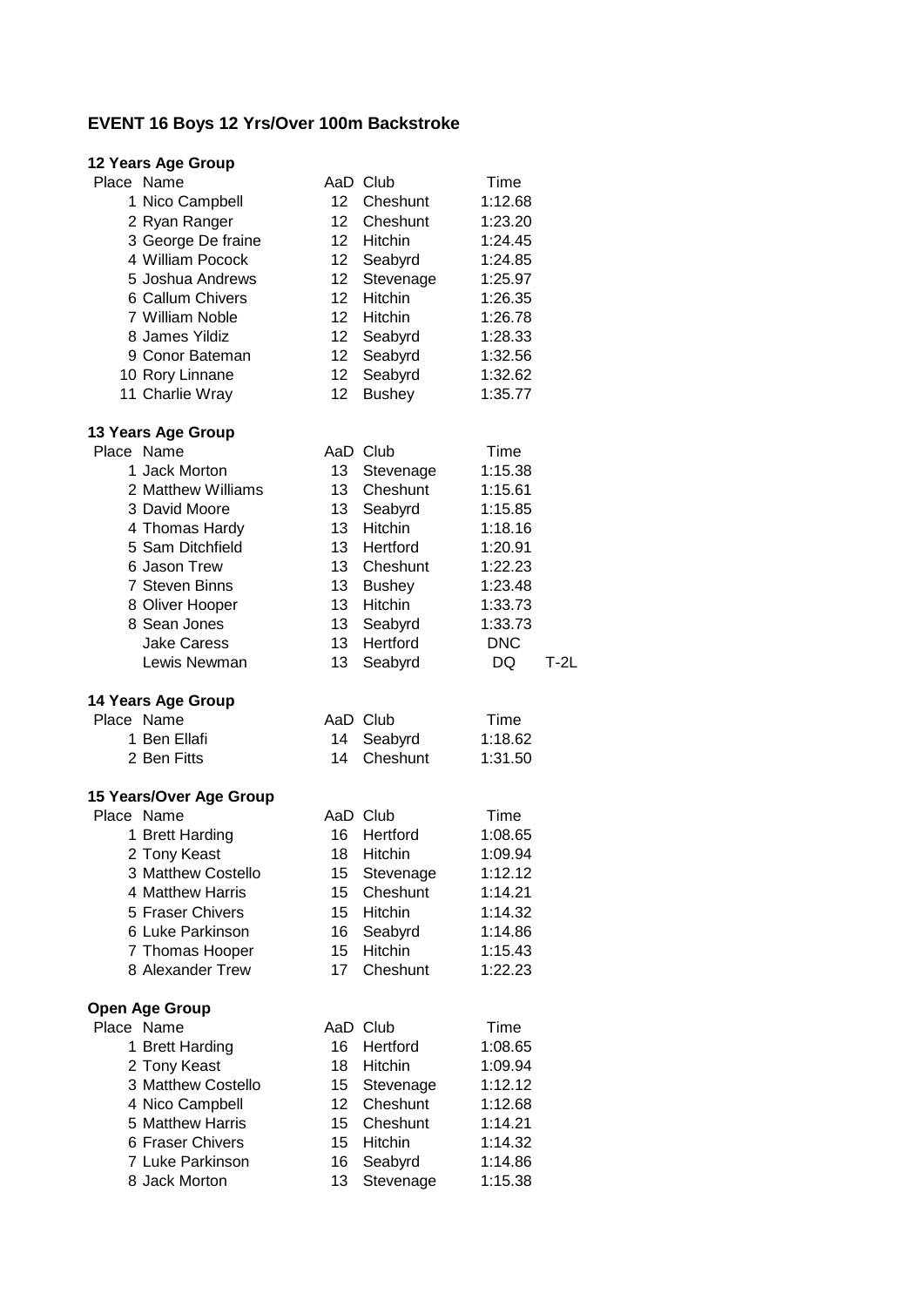| 9 Thomas Hooper     | 15               | Hitchin       | 1:15.43    |      |
|---------------------|------------------|---------------|------------|------|
| 10 Matthew Williams | 13 <sup>7</sup>  | Cheshunt      | 1:15.61    |      |
| 11 David Moore      | 13               | Seabyrd       | 1:15.85    |      |
| 12 Thomas Hardy     | 13               | Hitchin       | 1:18.16    |      |
| 13 Ben Ellafi       | 14               | Seabyrd       | 1:18.62    |      |
| 14 Sam Ditchfield   | 13               | Hertford      | 1:20.91    |      |
| 15 Jason Trew       | 13               | Cheshunt      | 1:22.23    |      |
| 15 Alexander Trew   | 17               | Cheshunt      | 1:22.23    |      |
| 17 Ryan Ranger      | 12 <sup>1</sup>  | Cheshunt      | 1:23.20    |      |
| 18 Steven Binns     | 13 <sup>7</sup>  | <b>Bushey</b> | 1:23.48    |      |
| 19 George De fraine | 12               | Hitchin       | 1:24.45    |      |
| 20 William Pocock   | 12 <sub>2</sub>  | Seabyrd       | 1:24.85    |      |
| 21 Joshua Andrews   | 12 <sup>12</sup> | Stevenage     | 1:25.97    |      |
| 22 Callum Chivers   | 12               | Hitchin       | 1:26.35    |      |
| 23 William Noble    | 12 <sub>2</sub>  | Hitchin       | 1:26.78    |      |
| 24 James Yildiz     | 12 <sub>2</sub>  | Seabyrd       | 1:28.33    |      |
| 25 Ben Fitts        | 14               | Cheshunt      | 1:31.50    |      |
| 26 Conor Bateman    | 12               | Seabyrd       | 1:32.56    |      |
| 27 Rory Linnane     | 12 <sub>2</sub>  | Seabyrd       | 1:32.62    |      |
| 28 Oliver Hooper    | 13               | Hitchin       | 1:33.73    |      |
| 28 Sean Jones       | 13               | Seabyrd       | 1:33.73    |      |
| 30 Charlie Wray     | 12 <sub>2</sub>  | <b>Bushey</b> | 1:35.77    |      |
| <b>Jake Caress</b>  | 13 <sup>7</sup>  | Hertford      | <b>DNC</b> |      |
| Lewis Newman        | 13               | Seabyrd       | DQ         | T-2L |
|                     |                  |               |            |      |

# **EVENT 17 Girls 11 Yrs/Under 50m Breaststroke**

| Place Name |                     | AaD             | Club           | Time       |    |
|------------|---------------------|-----------------|----------------|------------|----|
|            | 1 Laura Copping     | 9               | Stevenage      | 49.60      |    |
|            | 2 Dalia Nation      | 9               | Stevenage      | 50.69      |    |
|            | 3 Rebecca Abrahams  | 9               | Stevenage      | 52.03      |    |
|            | 4 Bryony Evans      | 9               | Cheshunt       | 57.50      |    |
|            | Maisie Griffin      | 9               | Cheshunt       | <b>DNC</b> |    |
|            | <b>Alice Monty</b>  | 9               | Cheshunt       | <b>DNC</b> |    |
|            | Olivia Pawson       | 9               | Cheshunt       | DQ         | т. |
|            | 10 Years Age Group  |                 |                |            |    |
| Place Name |                     |                 | AaD Club       | Time       |    |
|            | 1 Gabrielle O'brien | 10 <sup>1</sup> | Hertford       | 48.44      |    |
|            | 2 Ella Bartram      | 10              | Hertford       | 52.28      |    |
|            | 3 Fiona Williams    | 10              | <b>Hitchin</b> | 53.76      |    |
|            | 4 Lucy Fitzsimmons  | 10 <sup>°</sup> | Hertford       | 55.55      |    |
|            | 5 Emily O'brien     | 10              | Hertford       | 55.82      |    |
|            | 6 Chiara Brown      | 10              | <b>Bushey</b>  | 55.83      |    |
|            | 7 Taryn Fraser      | 10              | <b>Bushey</b>  | 57.47      |    |
|            | 8 Ellie English     | 10              | Cheshunt       | 1:00.98    |    |
|            | 9 Tegan Wollaston   | 10              | Cheshunt       | 1:01.44    |    |
|            | 10 Molly Hague      | 10              | Hitchin        | 1:02.56    |    |
|            | 11 Years Age Group  |                 |                |            |    |
| Place Name |                     |                 | AaD Club       | Time       |    |
|            | 1 Sophie Thomson    | 11              | Hertford       | 43.23      |    |
|            | 2 Kerry Lander      | 11              | Stevenage      | 43.79      |    |
|            | 3 Wade Evans        | 11              | Cheshunt       | 44.59      |    |
|            |                     |                 |                |            |    |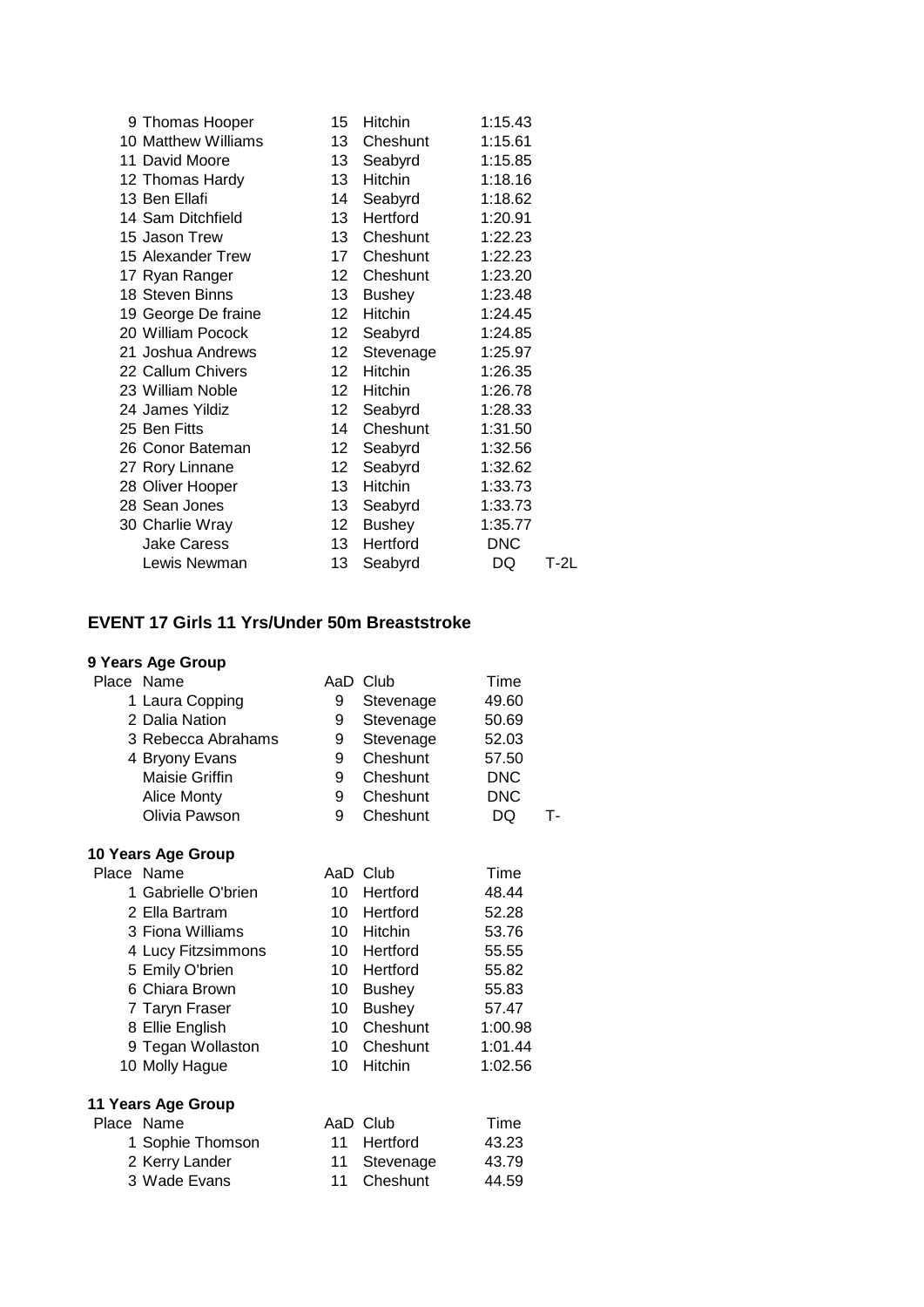| 4 Rebecca Freestone  | 11 | Hoddesdon           | 46.00      |
|----------------------|----|---------------------|------------|
| 5 Grace Ledwith      | 11 | <b>Bishop Stort</b> | 46.29      |
| 6 Olivia Hazell      | 11 | Stevenage           | 46.40      |
| 7 Abigail Lence      | 11 | Stevenage           | 46.51      |
| 8 Julieanne Sullivan | 11 | Cheshunt            | 47.31      |
| 9 Georgia Mason      | 11 | <b>Hitchin</b>      | 47.56      |
| 10 Lucy Harbron      | 11 | Cheshunt            | 48.39      |
| 11 Katie Garstang    | 11 | Stevenage           | 49.34      |
| 12 Megan Pain        | 11 | <b>Hitchin</b>      | 50.71      |
| 13 Millie Donovan    | 11 | Cheshunt            | 50.91      |
| 14 Amy Mc inally     | 11 | <b>Hitchin</b>      | 52.20      |
| 15 Sarah Staker      | 11 | <b>Hitchin</b>      | 55.76      |
| 16 Emma Bolton       | 11 | Cheshunt            | 56.32      |
| 17 Emily De fraine   | 11 | <b>Hitchin</b>      | 1:00.52    |
| 18 Georgia Fitts     | 11 | Cheshunt            | 1:11.21    |
| Kaitlyn Walsh        | 11 | Hoddesdon           | <b>DNC</b> |

#### **11 Years/Under Age Group**

| Place | Name                 | AaD | Club                | Time       |    |
|-------|----------------------|-----|---------------------|------------|----|
|       | 1 Sophie Thomson     | 11  | Hertford            | 43.23      |    |
|       | 2 Kerry Lander       | 11  | Stevenage           | 43.79      |    |
|       | 3 Wade Evans         | 11  | Cheshunt            | 44.59      |    |
|       | 4 Rebecca Freestone  | 11  | Hoddesdon           | 46.00      |    |
|       | 5 Grace Ledwith      | 11  | <b>Bishop Stort</b> | 46.29      |    |
|       | 6 Olivia Hazell      | 11  | Stevenage           | 46.40      |    |
|       | 7 Abigail Lence      | 11  | Stevenage           | 46.51      |    |
|       | 8 Julieanne Sullivan | 11  | Cheshunt            | 47.31      |    |
|       | 9 Georgia Mason      | 11  | Hitchin             | 47.56      |    |
|       | 10 Lucy Harbron      | 11  | Cheshunt            | 48.39      |    |
|       | 11 Gabrielle O'brien | 10  | Hertford            | 48.44      |    |
|       | 12 Katie Garstang    | 11  | Stevenage           | 49.34      |    |
|       | 13 Laura Copping     | 9   | Stevenage           | 49.60      |    |
|       | 14 Dalia Nation      | 9   | Stevenage           | 50.69      |    |
|       | 15 Megan Pain        | 11  | Hitchin             | 50.71      |    |
|       | 16 Millie Donovan    | 11  | Cheshunt            | 50.91      |    |
|       | 17 Rebecca Abrahams  | 9   | Stevenage           | 52.03      |    |
|       | 18 Amy Mc inally     | 11  | Hitchin             | 52.20      |    |
|       | 19 Ella Bartram      | 10  | Hertford            | 52.28      |    |
|       | 20 Fiona Williams    | 10  | Hitchin             | 53.76      |    |
|       | 21 Lucy Fitzsimmons  | 10  | Hertford            | 55.55      |    |
|       | 22 Sarah Staker      | 11  | <b>Hitchin</b>      | 55.76      |    |
|       | 23 Emily O'brien     | 10  | Hertford            | 55.82      |    |
|       | 24 Chiara Brown      | 10  | <b>Bushey</b>       | 55.83      |    |
|       | 25 Emma Bolton       | 11  | Cheshunt            | 56.32      |    |
|       | 26 Taryn Fraser      | 10  | <b>Bushey</b>       | 57.47      |    |
|       | 27 Bryony Evans      | 9   | Cheshunt            | 57.50      |    |
|       | 28 Emily De fraine   | 11  | Hitchin             | 1:00.52    |    |
|       | 29 Ellie English     | 10  | Cheshunt            | 1:00.98    |    |
|       | 30 Tegan Wollaston   | 10  | Cheshunt            | 1:01.44    |    |
|       | 31 Molly Hague       | 10  | Hitchin             | 1:02.56    |    |
|       | 32 Georgia Fitts     | 11  | Cheshunt            | 1:11.21    |    |
|       | Maisie Griffin       | 9   | Cheshunt            | <b>DNC</b> |    |
|       | <b>Alice Monty</b>   | 9   | Cheshunt            | <b>DNC</b> |    |
|       | Kaitlyn Walsh        | 11  | Hoddesdon           | <b>DNC</b> |    |
|       | Olivia Pawson        | 9   | Cheshunt            | DQ         | т. |
|       |                      |     |                     |            |    |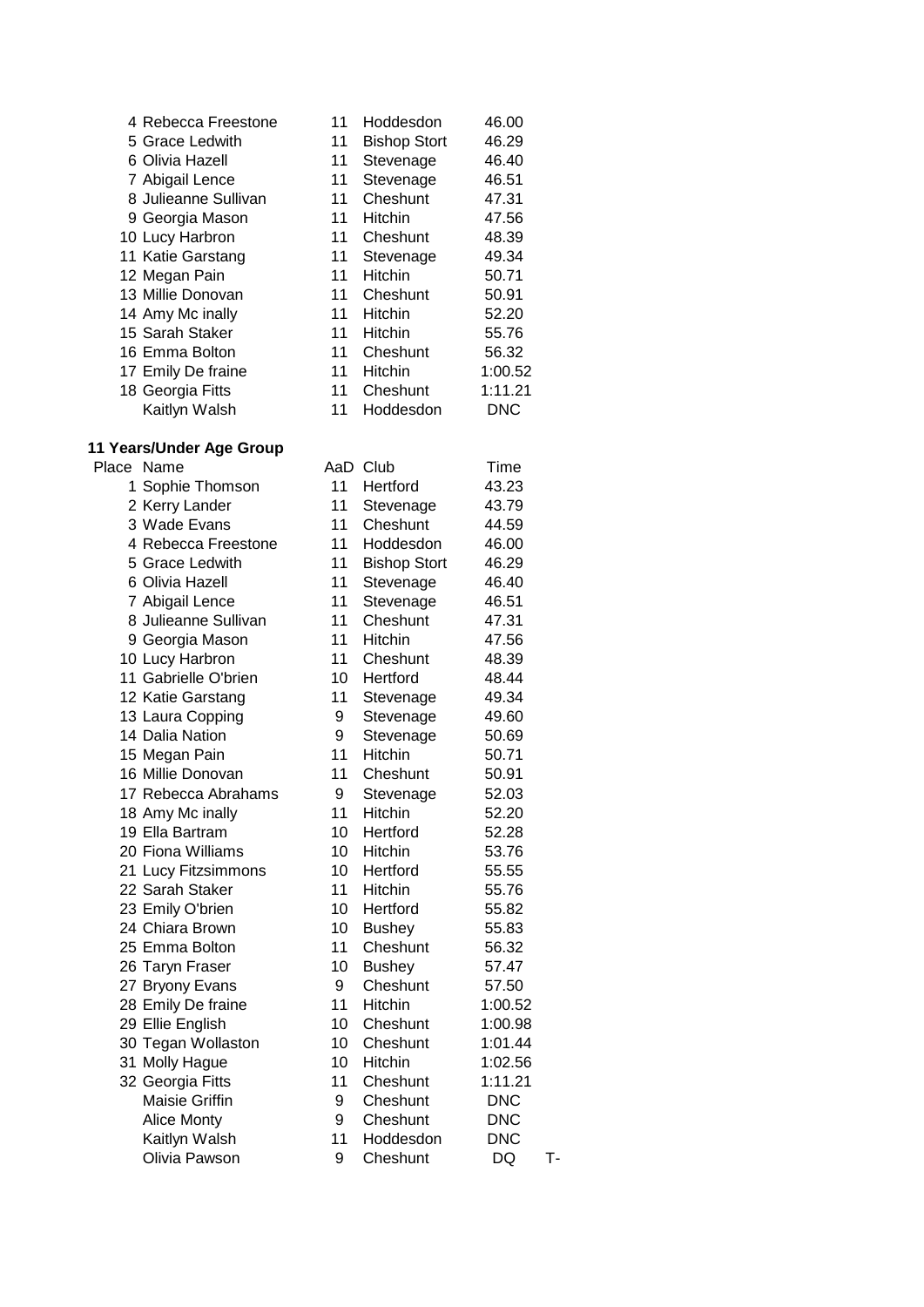## **EVENT 18 Boys 11 Yrs/Under 50m Breaststroke**

# **9 Years Age Group**

| Place Name             | AaD | Club                | Time    |     |
|------------------------|-----|---------------------|---------|-----|
| 1 Thushira Kumarage    | 9   | Hemel Hemp          | 50.30   |     |
| 2 Neo Metz             | 9   | Hertford            | 54.79   |     |
| 3 Luke Turley          | 9   | Stevenage           | 55.21   |     |
| 4 Jack Freestone       | 9   | Hoddesdon           | 59.74   |     |
| 5 Harry Jones          | 9   | Hitchin             | 1:00.25 |     |
| 6 Ronnie Ledwith       | 9   | <b>Bishop Stort</b> | 1:01.54 |     |
| 7 Ben Warrington       | 9   | Hoddesdon           | 1:01.66 |     |
| 8 Jaime Cornwell       | 9   | Hertford            | 1:03.96 |     |
| <b>Tom Gentry</b>      | 9   | Seabyrd             | DQ      | SL- |
| <b>James Cutts</b>     | 9   | Hoddesdon           | DQ      | SL- |
| <b>Alexander Ayres</b> | 9   | Cheshunt            | DQ      | ST- |
|                        |     |                     |         |     |

#### **10 Years Age Group**

| Place Name     | AaD                                                                                                                                                                                                                                   | Club            | Time       |     |
|----------------|---------------------------------------------------------------------------------------------------------------------------------------------------------------------------------------------------------------------------------------|-----------------|------------|-----|
|                | 10                                                                                                                                                                                                                                    | Cheshunt        | 48.26      |     |
|                | 10                                                                                                                                                                                                                                    | <b>Bushey</b>   | 51.12      |     |
|                | 10                                                                                                                                                                                                                                    | Hertford        | 51.50      |     |
|                | 10                                                                                                                                                                                                                                    | Cheshunt        | 55.11      |     |
|                | 10                                                                                                                                                                                                                                    | <b>Fifolits</b> | 55.21      |     |
|                | 10                                                                                                                                                                                                                                    | Cheshunt        | 55.27      |     |
|                | 10                                                                                                                                                                                                                                    | <b>Hitchin</b>  | 55.51      |     |
|                | 10                                                                                                                                                                                                                                    | Cheshunt        | 56.54      |     |
|                | 10                                                                                                                                                                                                                                    | Seabyrd         | 57.94      |     |
|                | 10                                                                                                                                                                                                                                    | Seabyrd         | 58.03      |     |
|                | 10                                                                                                                                                                                                                                    | <b>Hitchin</b>  | 1:03.51    |     |
|                | 10                                                                                                                                                                                                                                    | Hertford        | 1:05.20    |     |
| Dylan Cox      | 10                                                                                                                                                                                                                                    | <b>Hitchin</b>  | <b>DNC</b> |     |
| Lewis Pope     | 10                                                                                                                                                                                                                                    | Cheshunt        | DQ         | SL- |
| Joe Mc cormack | 10                                                                                                                                                                                                                                    | Seabyrd         | DQ         | SL- |
| Alec Burchell  | 10                                                                                                                                                                                                                                    | <b>Hitchin</b>  | DQ.        | ST- |
| Wallace West   | 10                                                                                                                                                                                                                                    | Hoddesdon       | DQ         | т.  |
|                |                                                                                                                                                                                                                                       |                 |            |     |
|                | 1 Harry Williams<br>2 George O'malley<br>3 Axel Metz<br>4 Louis Smith<br>5 Thomas Allen<br>6 Nicholas Trew<br>7 Charles Ranson<br>8 Daniel Vincent<br>9 Jarred Freeman<br>10 Cian Hudson-halsey<br>11 Henry Ranson<br>12 Jack Townend |                 |            |     |

| Place Name               |    | AaD Club       | Time       |
|--------------------------|----|----------------|------------|
| 1 Ben Ransome            | 11 | Hertford       | 43.39      |
| 2 Bradley Stewart        | 11 | Stevenage      | 45.69      |
| 3 Luke Shipway           | 11 | Cheshunt       | 46.93      |
| 4 Daniel Grimwade        | 11 | Seabyrd        | 47.37      |
| 5 Patrick Tarry          | 11 | Hertford       | 49.08      |
| 6 Jordan Sexton          | 11 | Seabyrd        | 49.37      |
| 7 Martin Russell-rogers  | 11 | <b>Hitchin</b> | 50.00      |
| 8 Sam Mackerness         | 11 | Seabyrd        | 50.55      |
| 9 Daniel Cornwell        | 11 | Hertford       | 54.24      |
| 10 Nathan Nabil          | 11 | Cheshunt       | 54.44      |
| 11 Elliott Rowe          | 11 | Hertford       | 56.74      |
| 12 James Murphy          | 11 | Hertford       | 56.77      |
| James Narengian          | 11 | Hoddesdon      | <b>DNC</b> |
| 11 Years/Under Age Group |    |                |            |
| Place Name               |    | AaD Club       | Time       |
| 1 Ben Ransome            | 11 | Hertford       | 43.39      |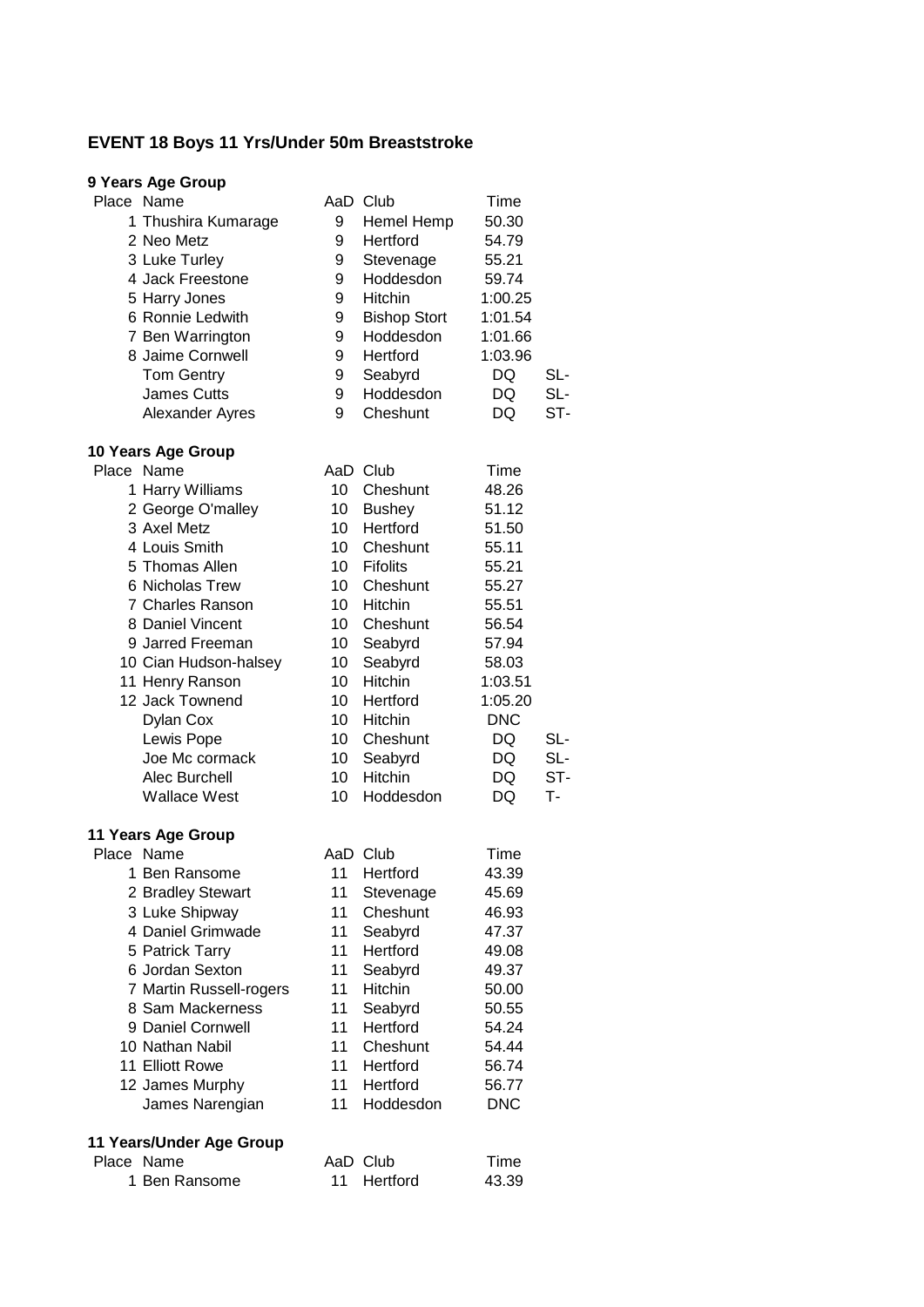| 2 Bradley Stewart       | 11 | Stevenage           | 45.69      |     |
|-------------------------|----|---------------------|------------|-----|
| 3 Luke Shipway          | 11 | Cheshunt            | 46.93      |     |
| 4 Daniel Grimwade       | 11 | Seabyrd             | 47.37      |     |
| 5 Harry Williams        | 10 | Cheshunt            | 48.26      |     |
| 6 Patrick Tarry         | 11 | Hertford            | 49.08      |     |
| 7 Jordan Sexton         | 11 | Seabyrd             | 49.37      |     |
| 8 Martin Russell-rogers | 11 | Hitchin             | 50.00      |     |
| 9 Thushira Kumarage     | 9  | Hemel Hemp          | 50.30      |     |
| 10 Sam Mackerness       | 11 | Seabyrd             | 50.55      |     |
| 11 George O'malley      | 10 | <b>Bushey</b>       | 51.12      |     |
| 12 Axel Metz            | 10 | Hertford            | 51.50      |     |
| 13 Daniel Cornwell      | 11 | Hertford            | 54.24      |     |
| 14 Nathan Nabil         | 11 | Cheshunt            | 54.44      |     |
| 15 Neo Metz             | 9  | Hertford            | 54.79      |     |
| 16 Louis Smith          | 10 | Cheshunt            | 55.11      |     |
| 17 Thomas Allen         | 10 | <b>Fifolits</b>     | 55.21      |     |
| 17 Luke Turley          | 9  | Stevenage           | 55.21      |     |
| 19 Nicholas Trew        | 10 | Cheshunt            | 55.27      |     |
| 20 Charles Ranson       | 10 | Hitchin             | 55.51      |     |
| 21 Daniel Vincent       | 10 | Cheshunt            | 56.54      |     |
| 22 Elliott Rowe         | 11 | Hertford            | 56.74      |     |
| 23 James Murphy         | 11 | Hertford            | 56.77      |     |
| 24 Jarred Freeman       | 10 | Seabyrd             | 57.94      |     |
| 25 Cian Hudson-halsey   | 10 | Seabyrd             | 58.03      |     |
| 26 Jack Freestone       | 9  | Hoddesdon           | 59.74      |     |
| 27 Harry Jones          | 9  | Hitchin             | 1:00.25    |     |
| 28 Ronnie Ledwith       | 9  | <b>Bishop Stort</b> | 1:01.54    |     |
| 29 Ben Warrington       | 9  | Hoddesdon           | 1:01.66    |     |
| 30 Henry Ranson         | 10 | Hitchin             | 1:03.51    |     |
| 31 Jaime Cornwell       | 9  | Hertford            | 1:03.96    |     |
| 32 Jack Townend         | 10 | Hertford            | 1:05.20    |     |
| James Narengian         | 11 | Hoddesdon           | <b>DNC</b> |     |
| <b>Dylan Cox</b>        | 10 | Hitchin             | <b>DNC</b> |     |
| <b>Tom Gentry</b>       | 9  | Seabyrd             | <b>DQ</b>  | SL- |
| Lewis Pope              | 10 | Cheshunt            | <b>DQ</b>  | SL- |
| <b>James Cutts</b>      | 9  | Hoddesdon           | DQ         | SL- |
| Joe Mc cormack          | 10 | Seabyrd             | DQ         | SL- |
| Alexander Ayres         | 9  | Cheshunt            | DQ         | ST- |
| <b>Alec Burchell</b>    | 10 | Hitchin             | DQ         | ST- |
| <b>Wallace West</b>     | 10 | Hoddesdon           | DQ         | T-  |

# **EVENT 19 Girls 12 Yrs/Over 100m Freestyle**

| Place Name          |    | AaD Club        | Time    |
|---------------------|----|-----------------|---------|
| 1 Hayley Warrington |    | 12 Hoddesdon    | 1:05.85 |
| 2 Megan Nation      |    | 12 Stevenage    | 1:09.57 |
| 3 Racheal Gunn      |    | 12 Bishop Stort | 1:11.11 |
| 4 Kirsty Hamshere   |    | 12 Stevenage    | 1:13.01 |
| 5 Abby Smith        |    | 12 Cheshunt     | 1:13.66 |
| 6 Anise Jones       |    | 12 Hitchin      | 1:15.11 |
| 7 Alex Moor         |    | 12 Hitchin      | 1:16.62 |
| 8 Chloe Richards    |    | 12 Hoddesdon    | 1:18.16 |
| 9 Sophie Durbridge  | 12 | <b>Fifolits</b> | 1:18.29 |
| 10 Sian Hyland      | 12 | Seabyrd         | 1:18.36 |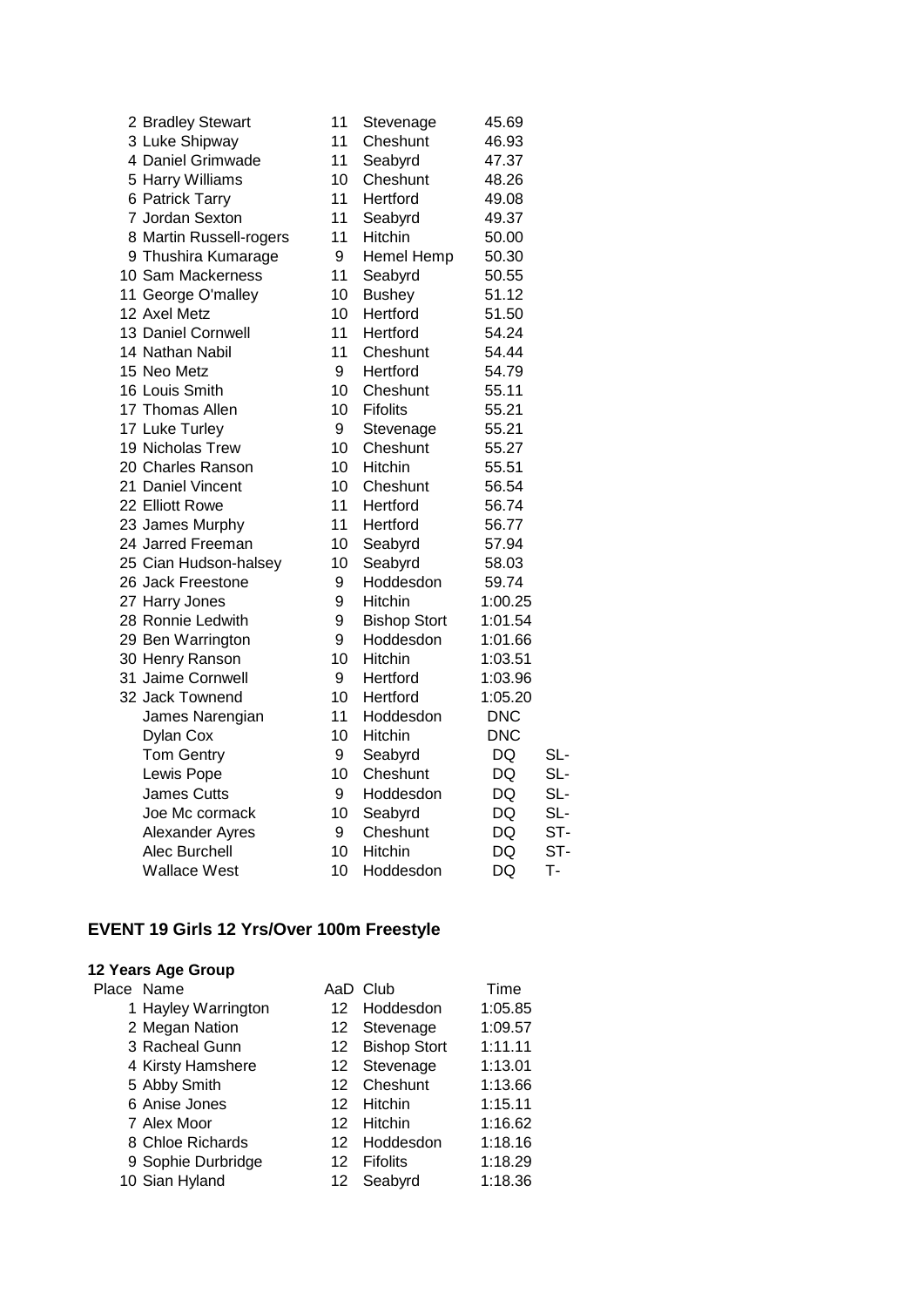| 11 Sarah O'brien          | 12               | Hertford        | 1:18.84    |
|---------------------------|------------------|-----------------|------------|
| 12 Sarah Cutts            | 12               | Hoddesdon       | 1:20.91    |
| 13 Sophie Toms            | 12 <sub>2</sub>  | <b>Fifolits</b> | 1:22.68    |
| 14 Bethany Fitzsimmons    | 12 <sub>2</sub>  | Hertford        | 1:23.21    |
| 15 Gemma Salter           | 12 <sub>2</sub>  | Hoddesdon       | 1:24.52    |
| 16 Tia Hudson-halsey      | 12               | Seabyrd         | 1:24.54    |
| 17 Georgia Allen          | 12 <sup>2</sup>  | <b>Fifolits</b> | 1:25.05    |
| 18 Keziah Buckley         | 12               | <b>Fifolits</b> | 1:26.66    |
| 19 Casey Ruggles          | 12               | Cheshunt        | 1:28.31    |
|                           |                  |                 |            |
| 13 Years Age Group        |                  |                 |            |
| Place Name                |                  | AaD Club        | Time       |
| 1 Ashley Ransome          | 13               | Hertford        | 1:08.04    |
| 2 Kirstin Meikle          | 13               | Hoddesdon       | 1:08.38    |
| 3 Faye Nugent             | 13               | Cheshunt        | 1:09.64    |
| 4 Madeleine Churchman     | 13               | Hitchin         | 1:09.85    |
| 5 Gemma Shipway           | 13               | Cheshunt        | 1:10.40    |
| 6 Amelia Powell           | 13               | Hitchin         | 1:10.42    |
| 7 Giselle Chauhan         | 13               | Stevenage       | 1:10.91    |
| 8 Evie Millar             | 13               | Hertford        | 1:13.57    |
| 9 Zoe Hague               | 13               | Hitchin         | 1:14.43    |
| 10 Kezia Brown            | 13               | <b>Bushey</b>   | 1:21.62    |
| 11 Debbie Wood            | 13               |                 | 1:24.21    |
|                           |                  | <b>Bushey</b>   |            |
| 12 Georgina Ring          | 13               | Seabyrd         | 1:26.58    |
| Natasha Kay               | 13               | Cheshunt        | <b>DNC</b> |
| <b>14 Years Age Group</b> |                  |                 |            |
| Place Name                |                  | AaD Club        | Time       |
| 1 Rebecca Welsh           | 14               | Cheshunt        | 1:05.29    |
| 2 Keira Sullivan          | 14               | Hoddesdon       | 1:05.79    |
| 3 Emma Lythaby            | 14               | Hertford        | 1:05.92    |
| 4 Rachael Neal            | 14               | Seabyrd         | 1:09.45    |
| 5 Kathryn Burr            | 14               | Hertford        | 1:09.48    |
| 6 Shannen Fisher          | 14               | Seabyrd         | 1:11.29    |
| 7 Becky Wood              | 14               | <b>Bushey</b>   | 1:17.04    |
| 8 Danielle Procter        | 14               | <b>Fifolits</b> | 1:19.05    |
| 9 Beth King               | 14               | Cheshunt        | 1:19.98    |
|                           |                  |                 |            |
| 15 Years/Over Age Group   |                  |                 |            |
| Place Name                |                  | AaD Club        | Time       |
| 1 Emma Warrington         | 16               | Hoddesdon       | 1:05.60    |
| 2 Harriet Cook            | 15 <sub>15</sub> | Hertford        | 1:05.65    |
| 3 Kerry Ranger            | 15               | Cheshunt        | 1:05.79    |
| 4 Amelia Farmer           | 15 <sub>1</sub>  | Stevenage       | 1:08.90    |
| 5 Sharn Verrier           | 15               | Hoddesdon       | 1:09.68    |
|                           |                  |                 |            |
| Open Age Group            |                  |                 |            |
| Place Name                |                  | AaD Club        | Time       |
| 1 Rebecca Welsh           | 14               | Cheshunt        | 1:05.29    |
| 2 Emma Warrington         | 16               | Hoddesdon       | 1:05.60    |
| 3 Harriet Cook            | 15               | Hertford        | 1:05.65    |
| 4 Keira Sullivan          | 14               | Hoddesdon       | 1:05.79    |
| 4 Kerry Ranger            | 15               | Cheshunt        | 1:05.79    |
| 6 Hayley Warrington       | 12 <sub>2</sub>  | Hoddesdon       | 1:05.85    |
| 7 Emma Lythaby            | 14               | Hertford        | 1:05.92    |
| 8 Ashley Ransome          | 13               | Hertford        | 1:08.04    |
|                           |                  |                 |            |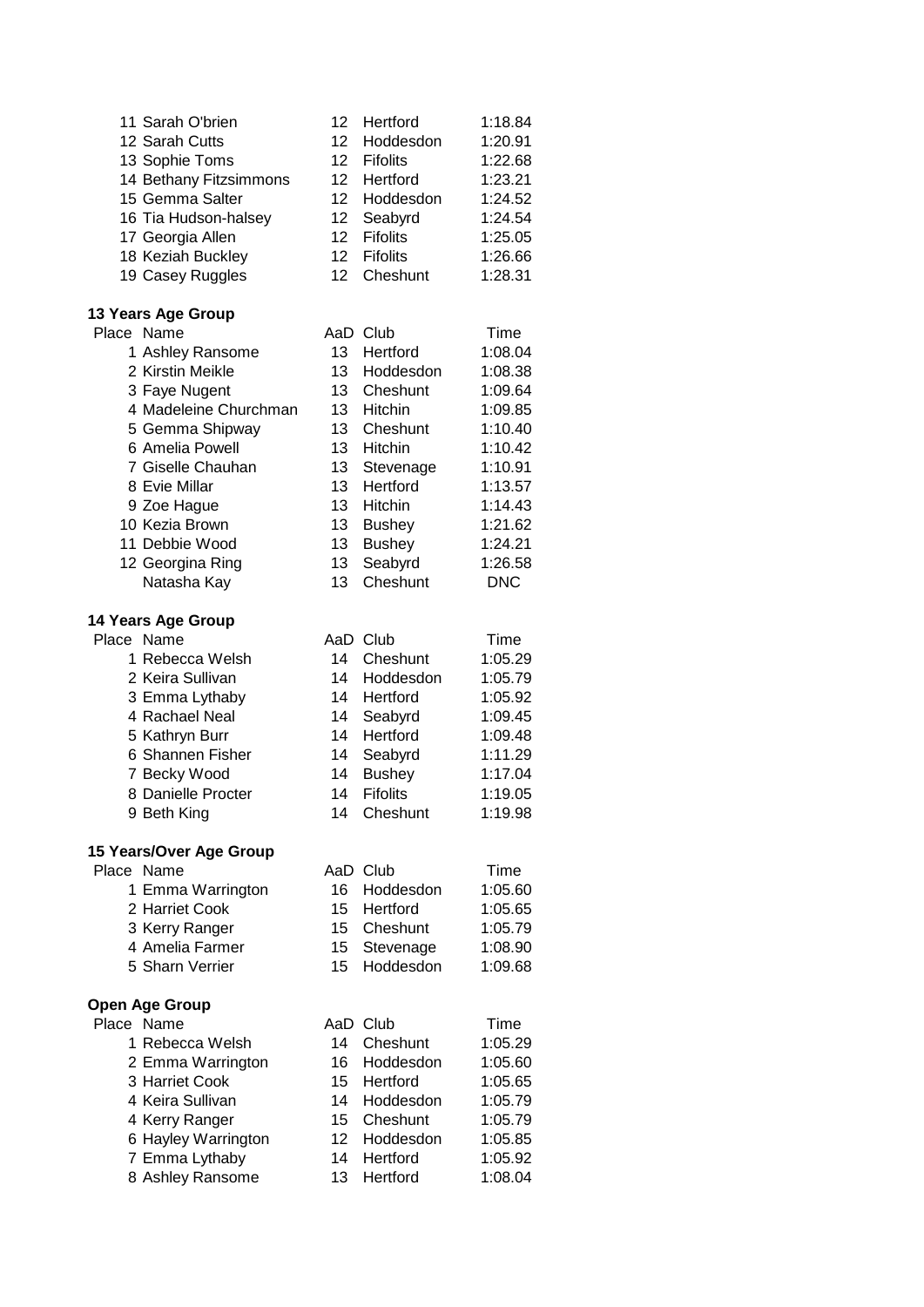| 9 Kirstin Meikle       | 13 | Hoddesdon           | 1:08.38    |
|------------------------|----|---------------------|------------|
| 10 Amelia Farmer       | 15 | Stevenage           | 1:08.90    |
| 11 Rachael Neal        | 14 | Seabyrd             | 1:09.45    |
| 12 Kathryn Burr        | 14 | Hertford            | 1:09.48    |
| 13 Megan Nation        | 12 | Stevenage           | 1:09.57    |
| 14 Faye Nugent         | 13 | Cheshunt            | 1:09.64    |
| 15 Sharn Verrier       | 15 | Hoddesdon           | 1:09.68    |
| 16 Madeleine Churchman | 13 | Hitchin             | 1:09.85    |
| 17 Gemma Shipway       | 13 | Cheshunt            | 1:10.40    |
| 18 Amelia Powell       | 13 | Hitchin             | 1:10.42    |
| 19 Giselle Chauhan     | 13 | Stevenage           | 1:10.91    |
| 20 Racheal Gunn        | 12 | <b>Bishop Stort</b> | 1:11.11    |
| 21 Shannen Fisher      | 14 | Seabyrd             | 1:11.29    |
| 22 Kirsty Hamshere     | 12 | Stevenage           | 1:13.01    |
| 23 Evie Millar         | 13 | Hertford            | 1:13.57    |
| 24 Abby Smith          | 12 | Cheshunt            | 1:13.66    |
| 25 Zoe Hague           | 13 | Hitchin             | 1:14.43    |
| 26 Anise Jones         | 12 | <b>Hitchin</b>      | 1:15.11    |
| 27 Alex Moor           | 12 | Hitchin             | 1:16.62    |
| 28 Becky Wood          | 14 | <b>Bushey</b>       | 1:17.04    |
| 29 Chloe Richards      | 12 | Hoddesdon           | 1:18.16    |
| 30 Sophie Durbridge    | 12 | <b>Fifolits</b>     | 1:18.29    |
| 31 Sian Hyland         | 12 | Seabyrd             | 1:18.36    |
| 32 Sarah O'brien       | 12 | Hertford            | 1:18.84    |
| 33 Danielle Procter    | 14 | <b>Fifolits</b>     | 1:19.05    |
| 34 Beth King           | 14 | Cheshunt            | 1:19.98    |
| 35 Sarah Cutts         | 12 | Hoddesdon           | 1:20.91    |
| 36 Kezia Brown         | 13 | <b>Bushey</b>       | 1:21.62    |
| 37 Sophie Toms         | 12 | <b>Fifolits</b>     | 1:22.68    |
| 38 Bethany Fitzsimmons | 12 | Hertford            | 1:23.21    |
| 39 Debbie Wood         | 13 | <b>Bushey</b>       | 1:24.21    |
| 40 Gemma Salter        | 12 | Hoddesdon           | 1:24.52    |
| 41 Tia Hudson-halsey   | 12 | Seabyrd             | 1:24.54    |
| 42 Georgia Allen       | 12 | <b>Fifolits</b>     | 1:25.05    |
| 43 Georgina Ring       | 13 | Seabyrd             | 1:26.58    |
| 44 Keziah Buckley      | 12 | <b>Fifolits</b>     | 1:26.66    |
| 45 Casey Ruggles       | 12 | Cheshunt            | 1:28.31    |
| Natasha Kay            | 13 | Cheshunt            | <b>DNC</b> |

# **EVENT 20 Boys 12 Yrs/Over 100m Freestyle**

| Place Name         | AaD | Club          | Time    |  |
|--------------------|-----|---------------|---------|--|
| 1 Nico Campbell    | 12  | Cheshunt      | 1:00.21 |  |
| 2 George De fraine | 12  | Hitchin       | 1:12.07 |  |
| 3 Ryan Ranger      | 12  | Cheshunt      | 1:12.53 |  |
| 4 James Yildiz     |     | 12 Seabyrd    | 1:12.94 |  |
| 5 Joshua Andrews   |     | 12 Stevenage  | 1:15.71 |  |
| 6 William Noble    | 12  | Hitchin       | 1:16.85 |  |
| 7 Callum Chivers   | 12  | Hitchin       | 1:20.24 |  |
| 8 Charlie Wray     | 12  | <b>Bushey</b> | 1:21.35 |  |
| 9 Conor Bateman    | 12  | Seabyrd       | 1:21.40 |  |
| 10 Rory Linnane    | 12  | Seabyrd       | 1:23.67 |  |
| James Ayres        | 12  | Cheshunt      | DQ      |  |
|                    |     |               |         |  |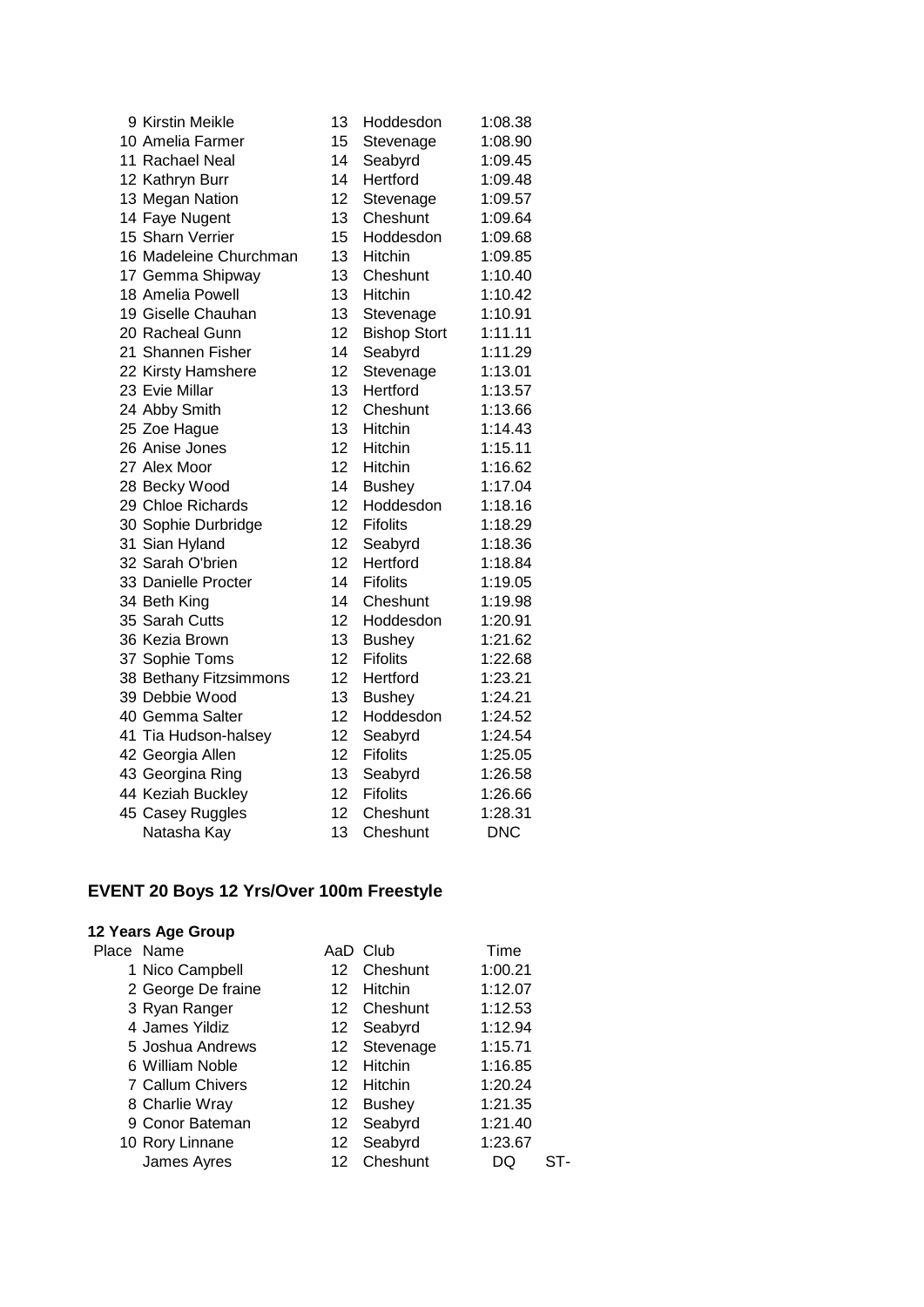#### **13 Years Age Group**

| Place Name          |    | AaD Club        | Time    |
|---------------------|----|-----------------|---------|
| 1 Matthew Williams  | 13 | Cheshunt        | 1:03.55 |
| 2 Jack Morton       | 13 | Stevenage       | 1:06.38 |
| 3 Thomas Hardy      | 13 | <b>Hitchin</b>  | 1:07.94 |
| 4 Kane Hagley king  | 13 | Hoddesdon       | 1:09.45 |
| 5 David Moore       | 13 | Seabyrd         | 1:09.49 |
| 6 Philip Murphy     | 13 | Hertford        | 1:11.67 |
| 7 Lewis Newman      | 13 | Seabyrd         | 1:13.96 |
| 8 Jason Trew        | 13 | Cheshunt        | 1:14.06 |
| 9 Steven Binns      | 13 | <b>Bushey</b>   | 1:14.36 |
| 10 Sean Jones       | 13 | Seabyrd         | 1:20.05 |
| 11 Oliver Hooper    | 13 | Hitchin         | 1:26.78 |
| 14 Years Age Group  |    |                 |         |
| Place Name          |    | AaD Club        | Time    |
| 1 Tobie Van zwieten | 14 | Stevenage       | 1:01.22 |
| 2 Ben Ellafi        | 14 | Seabyrd         | 1:04.79 |
| 3 James Duke-smith  |    | 14 Cheshunt     | 1:08.78 |
| 4 Jacob Buckley     | 14 | <b>Fifolits</b> | 1:11.93 |
| 5 Ben Fitts         | 14 | Cheshunt        | 1:15.73 |
|                     |    |                 |         |

#### **15 Years/Over Age Group**

| Place Name              |    | AaD Club                                | Time    |
|-------------------------|----|-----------------------------------------|---------|
| 1 Jamie Sirett          | 21 | Cheshunt                                | 55.41   |
| 2 Jack Burchell         | 15 | <b>Hitchin</b>                          | 59.45   |
| 3 Tony Keast            | 18 | <b>Hitchin</b>                          | 59.58   |
| 4 Jack Noble            | 15 | Hitchin                                 | 1:00.16 |
| 5 Brett Harding         | 16 | Hertford                                | 1:00.50 |
| 6 Jack Steel            | 15 | Stevenage                               | 1:00.77 |
| 7 Ben King              | 17 | Cheshunt                                | 1:02.03 |
| 8 Thomas Hooper         | 15 | <b>Hitchin</b>                          | 1:02.66 |
| 9 Matthew Harris        | 15 | Cheshunt                                | 1:02.86 |
| 10 Luke Parkinson       | 16 | Seabyrd                                 | 1:03.11 |
| 11 Fraser Chivers       | 15 | <b>Hitchin</b>                          | 1:05.22 |
| 12 Matthew Costello     | 15 | Stevenage                               | 1:06.03 |
| 13 Alexander Trew       | 17 | Cheshunt                                | 1:12.29 |
| <b>Open Age Group</b>   |    |                                         |         |
| Place Name              |    | AaD Club                                | Time    |
| <b>A Leaster Office</b> |    | $\bigcap_{i=1}^{n}$ $\bigcup_{i=1}^{n}$ | -- **   |

| 1 Jamie Sirett      | 21 | Cheshunt       | 55.41   |
|---------------------|----|----------------|---------|
| 2 Jack Burchell     | 15 | <b>Hitchin</b> | 59.45   |
| 3 Tony Keast        | 18 | <b>Hitchin</b> | 59.58   |
| 4 Jack Noble        | 15 | <b>Hitchin</b> | 1:00.16 |
| 5 Nico Campbell     | 12 | Cheshunt       | 1:00.21 |
| 6 Brett Harding     | 16 | Hertford       | 1:00.50 |
| 7 Jack Steel        | 15 | Stevenage      | 1:00.77 |
| 8 Tobie Van zwieten | 14 | Stevenage      | 1:01.22 |
| 9 Ben King          | 17 | Cheshunt       | 1:02.03 |
| 10 Thomas Hooper    | 15 | <b>Hitchin</b> | 1:02.66 |
| 11 Matthew Harris   | 15 | Cheshunt       | 1:02.86 |
| 12 Luke Parkinson   | 16 | Seabyrd        | 1:03.11 |
| 13 Matthew Williams | 13 | Cheshunt       | 1:03.55 |
| 14 Ben Ellafi       | 14 | Seabyrd        | 1:04.79 |
| 15 Fraser Chivers   | 15 | Hitchin        | 1:05.22 |
| 16 Matthew Costello | 15 | Stevenage      | 1:06.03 |